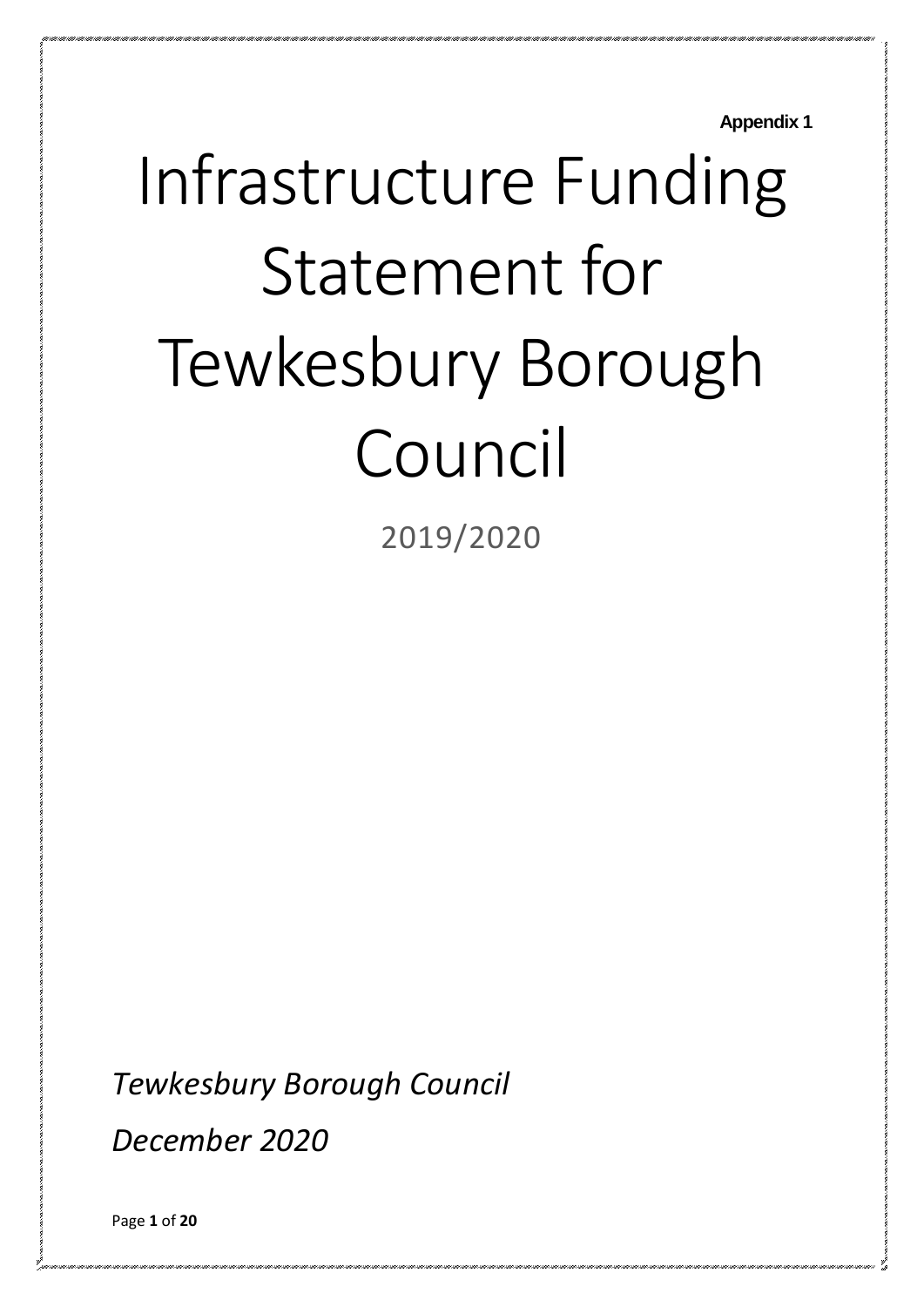## Contents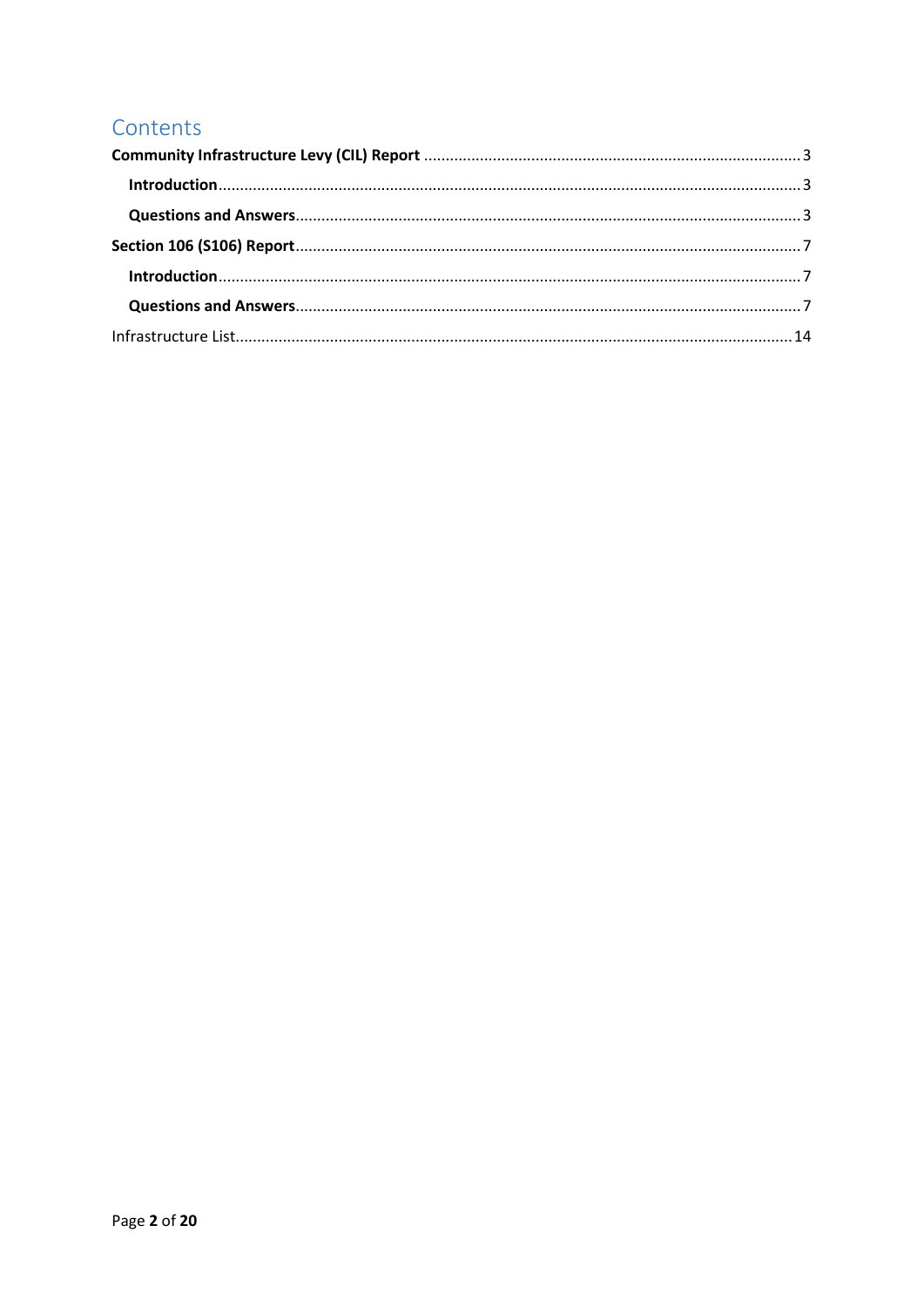## <span id="page-2-0"></span>**Community Infrastructure Levy (CIL) Report**

Tewkesbury Borough Council

December 2020

#### <span id="page-2-1"></span>**Introduction**

The Community Infrastructure Levy (CIL) Regulations 2010 (as amended) require Contribution Receiving Authorities to publish:

"Annual infrastructure funding statements ... no later than  $31<sup>st</sup>$  December in each calendar year".

Regulation 121A(1)

The annual 'infrastructure funding statement' (IFS) must include:

" a report about CIL, in relation to the previous financial year ("the reported year"), which includes the matters specified in paragraph 1 of Schedule 2 ("CIL report")".

Regulation 121A(1)(b)

#### <span id="page-2-2"></span>**Questions and Answers**

Schedule 2 sets out a series of questions that must be answered in the annual infrastructure funding statement. The structure of this report is based around answering each of those questions.

Question 1. The total value of CIL set out in all demand notices issued in the reported year?

Regulation 121A(1)(a)

|             | Answer | £427,453.55                                                                                                                                                      |
|-------------|--------|------------------------------------------------------------------------------------------------------------------------------------------------------------------|
| Question 2. |        | The total amount of CIL receipts for the reported year?                                                                                                          |
|             |        | Regulation 121A(1)(b)                                                                                                                                            |
|             | Answer | £37,165.55                                                                                                                                                       |
| Question 3. |        | The total amount of CIL receipts, collected by the authority, or by another person on<br>its behalf, before the reported year but which have not been allocated? |
|             |        | Regulation $121A(1)(c)$                                                                                                                                          |
|             | Answer | £0 (commenced charging on $1st$ January 2019 no receipts until 20 <sup>th</sup><br>December 2019)                                                                |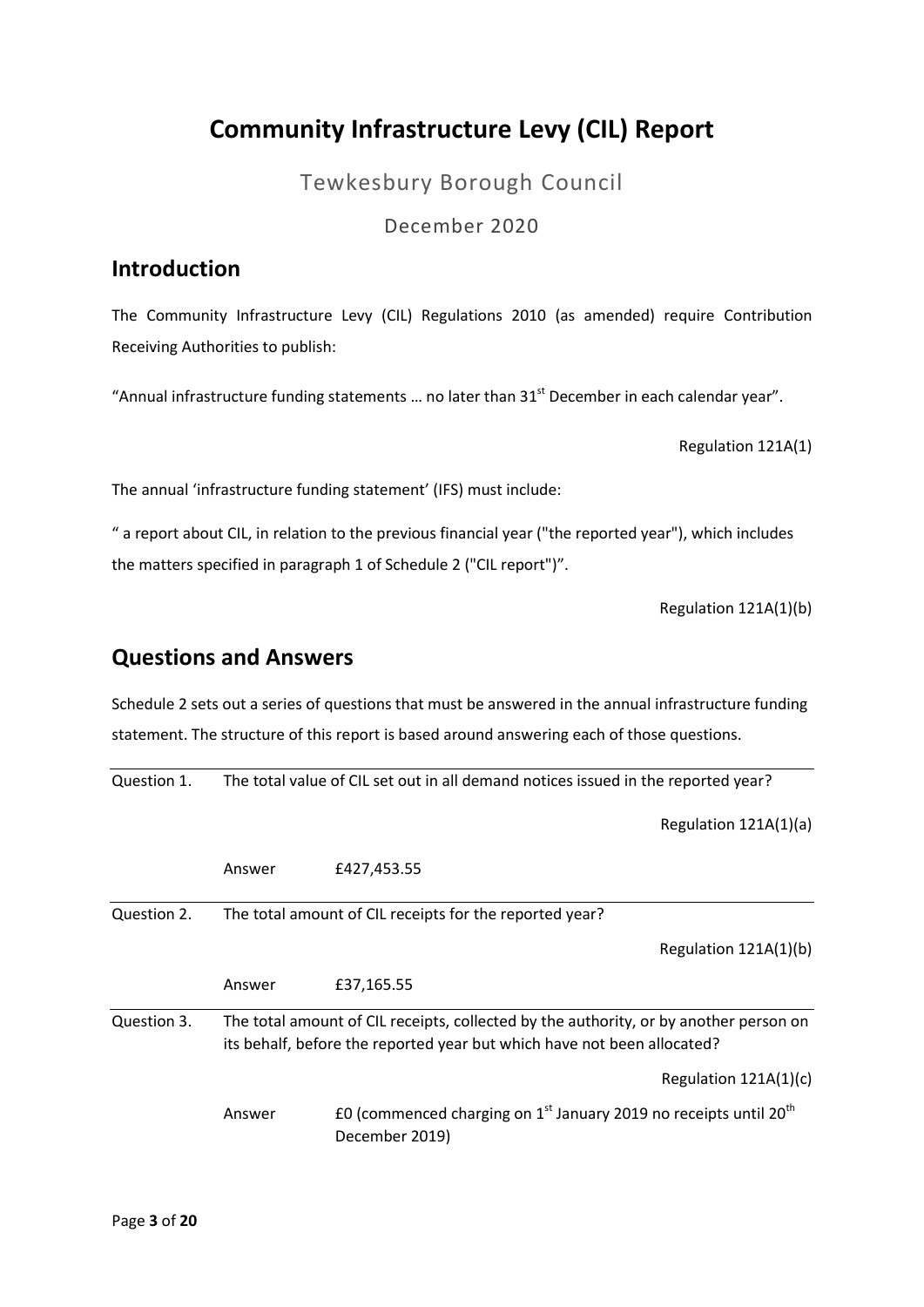| Question 4.                                                                                                                                      | The total amount of CIL receipts, collected by the authority, or by another person on<br>its behalf, before the reported year and which have been allocated in the reported<br>year? |                                                                                                                                                                                                                                                                  |  |  |  |
|--------------------------------------------------------------------------------------------------------------------------------------------------|--------------------------------------------------------------------------------------------------------------------------------------------------------------------------------------|------------------------------------------------------------------------------------------------------------------------------------------------------------------------------------------------------------------------------------------------------------------|--|--|--|
|                                                                                                                                                  |                                                                                                                                                                                      | Regulation 121A(1)(d)                                                                                                                                                                                                                                            |  |  |  |
|                                                                                                                                                  | Answer                                                                                                                                                                               | £0                                                                                                                                                                                                                                                               |  |  |  |
| Question 5.                                                                                                                                      |                                                                                                                                                                                      | The total amount of CIL expenditure for the reported year?                                                                                                                                                                                                       |  |  |  |
|                                                                                                                                                  |                                                                                                                                                                                      | Regulation 121A(1)(e)                                                                                                                                                                                                                                            |  |  |  |
|                                                                                                                                                  | Answer                                                                                                                                                                               | Regulation 59A Neighbourhood £0                                                                                                                                                                                                                                  |  |  |  |
|                                                                                                                                                  |                                                                                                                                                                                      | Regulation 61 Administration £1,858.28                                                                                                                                                                                                                           |  |  |  |
|                                                                                                                                                  |                                                                                                                                                                                      | Regulation 59(1) Infrastructure £0                                                                                                                                                                                                                               |  |  |  |
| Question 6.                                                                                                                                      |                                                                                                                                                                                      | The total amount of CIL receipts, whenever collected, which were allocated but not<br>spent during the reported year?                                                                                                                                            |  |  |  |
|                                                                                                                                                  |                                                                                                                                                                                      | Regulation 121A(1)(f)                                                                                                                                                                                                                                            |  |  |  |
|                                                                                                                                                  | Answer                                                                                                                                                                               | £0                                                                                                                                                                                                                                                               |  |  |  |
| Question 7.                                                                                                                                      |                                                                                                                                                                                      | In relation to CIL expenditure for the reported year, summary details of-                                                                                                                                                                                        |  |  |  |
|                                                                                                                                                  |                                                                                                                                                                                      | Regulation 121A(1)(g)                                                                                                                                                                                                                                            |  |  |  |
| Question 7(i)<br>The items of infrastructure on which CIL (including land payments) has been spent,<br>and the amount of CIL spent on each item? |                                                                                                                                                                                      |                                                                                                                                                                                                                                                                  |  |  |  |
|                                                                                                                                                  | Answer                                                                                                                                                                               | None (apart from administrative costs under Regulation 61 income<br>up to 31 <sup>st</sup> March 2020 has been rolled forward in to the 2020/21<br>financial year)                                                                                               |  |  |  |
| Question 7(ii)                                                                                                                                   | or in part)?                                                                                                                                                                         | The amount of CIL spent on repaying money borrowed, including any interest, with<br>details of the items of infrastructure which that money was used to provide (wholly                                                                                          |  |  |  |
|                                                                                                                                                  | Answer                                                                                                                                                                               | £0                                                                                                                                                                                                                                                               |  |  |  |
| Question 7(iii)                                                                                                                                  | with that regulation?                                                                                                                                                                | The amount of CIL spent on administrative expenses pursuant to regulation 61, and<br>that amount expressed as a percentage of CIL collected in that year in accordance                                                                                           |  |  |  |
|                                                                                                                                                  | Answer                                                                                                                                                                               | Regulation 61 Administration £1,858.28 (5%)                                                                                                                                                                                                                      |  |  |  |
| Question 8.                                                                                                                                      | each item?                                                                                                                                                                           | In relation to CIL receipts, whenever collected, which were allocated but not spent<br>during the reported year, summary details of the items of infrastructure on which<br>CIL (including land payments) has been allocated, and the amount of CIL allocated to |  |  |  |
|                                                                                                                                                  |                                                                                                                                                                                      | Regulation 121A(1)(h)                                                                                                                                                                                                                                            |  |  |  |
|                                                                                                                                                  | Answer                                                                                                                                                                               | £0                                                                                                                                                                                                                                                               |  |  |  |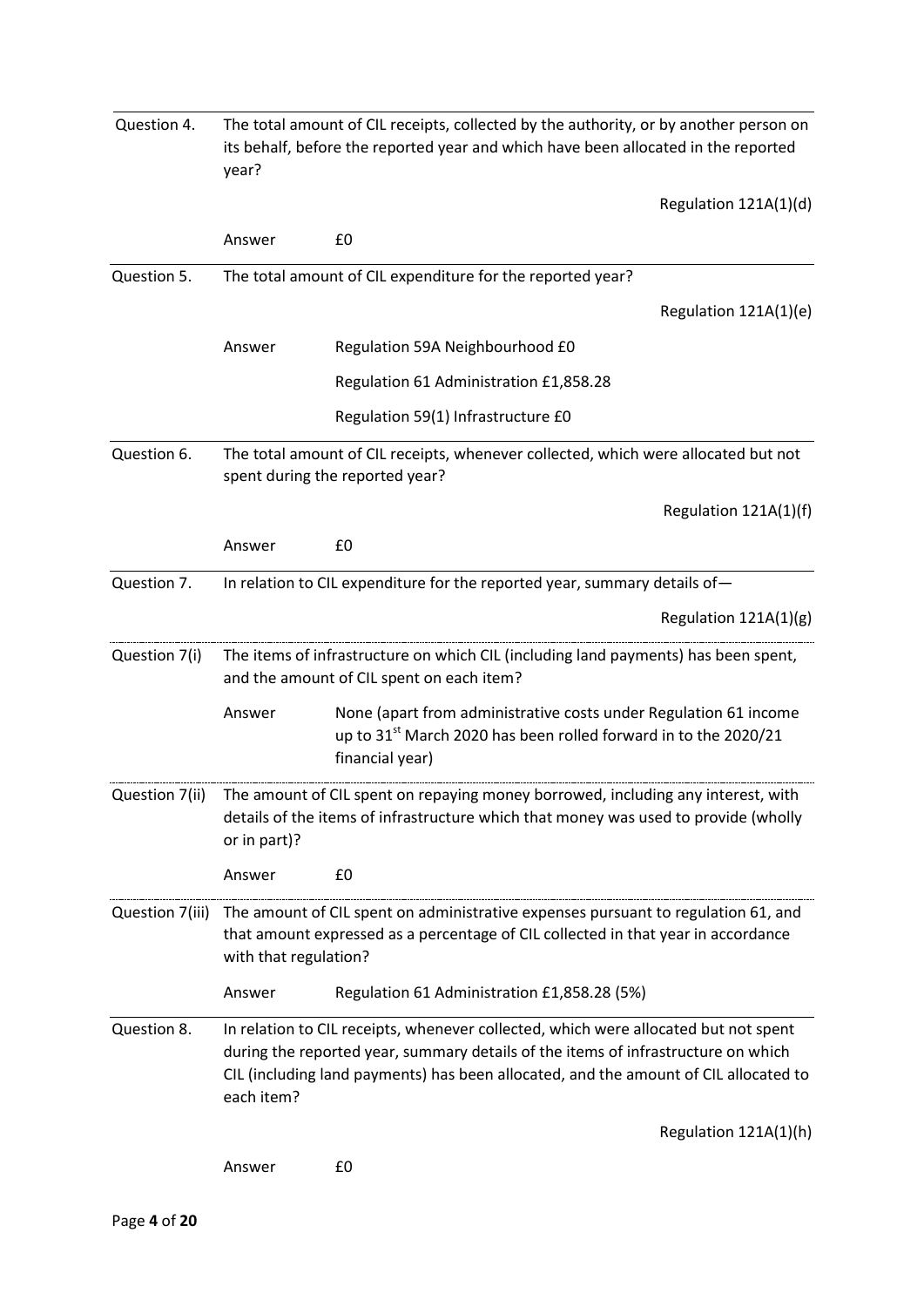| Question 9.    |                               | The amount of CIL passed to $-$                                                    |      |                                                                                                                                                                                         |
|----------------|-------------------------------|------------------------------------------------------------------------------------|------|-----------------------------------------------------------------------------------------------------------------------------------------------------------------------------------------|
|                |                               |                                                                                    |      | Regulation 121A(1)(i)                                                                                                                                                                   |
| Question 9(i)  |                               | Any parish council under regulation 59A or 59B?                                    |      |                                                                                                                                                                                         |
|                | Answer                        | £0                                                                                 |      |                                                                                                                                                                                         |
| Question 9(ii) |                               | Any person under regulation 59(4)?                                                 |      |                                                                                                                                                                                         |
|                | Answer                        | £0                                                                                 |      |                                                                                                                                                                                         |
| Question 10.   |                               | 59F applied during the reported year including -                                   |      | Summary details of the receipt and expenditure of CIL to which regulation 59E or                                                                                                        |
|                |                               |                                                                                    |      | Regulation 121A(1)(j)                                                                                                                                                                   |
|                |                               | Question 10(i) The total CIL receipts that regulations 59E and 59F applied to?     |      |                                                                                                                                                                                         |
|                | Answer                        | £0                                                                                 |      |                                                                                                                                                                                         |
|                | or spent on each item?        |                                                                                    |      | Question 10(ii) The items of infrastructure to which the CIL receipts to which regulations 59E and<br>59F applied have been allocated or spent, and the amount of expenditure allocated |
|                | Answer                        | Description:                                                                       | None |                                                                                                                                                                                         |
|                |                               | Amount:                                                                            | £0   |                                                                                                                                                                                         |
| Question 11.   |                               |                                                                                    |      | Summary details of any notices served in accordance with regulation 59E, including -                                                                                                    |
|                |                               |                                                                                    |      | Regulation 121A(1)(k)                                                                                                                                                                   |
|                |                               | Question 11(i) The total value of CIL receipts requested from each parish council? |      |                                                                                                                                                                                         |
|                | Answer                        | £0                                                                                 |      |                                                                                                                                                                                         |
|                | year?                         |                                                                                    |      | Question 11(ii) Any funds not yet recovered from each parish council at the end of the reported                                                                                         |
|                | Answer                        | £0                                                                                 |      |                                                                                                                                                                                         |
| Question 12.   | The total amount of-          |                                                                                    |      |                                                                                                                                                                                         |
|                |                               |                                                                                    |      | Regulation 121A(1)(I)                                                                                                                                                                   |
|                |                               | than those to which regulation 59E or 59F applied?                                 |      | Question 12(i) CIL receipts for the reported year retained at the end of the reported year other                                                                                        |
|                | Answer                        | £35,307.27                                                                         |      |                                                                                                                                                                                         |
|                |                               | those to which regulation 59E or 59F applied?                                      |      | Question 12(ii) CIL receipts from previous years retained at the end of the reported year other than                                                                                    |
|                | Answer                        | £0                                                                                 |      |                                                                                                                                                                                         |
|                | the end of the reported year? |                                                                                    |      | Question12(iii) CIL receipts for the reported year to which regulation 59E or 59F applied retained at                                                                                   |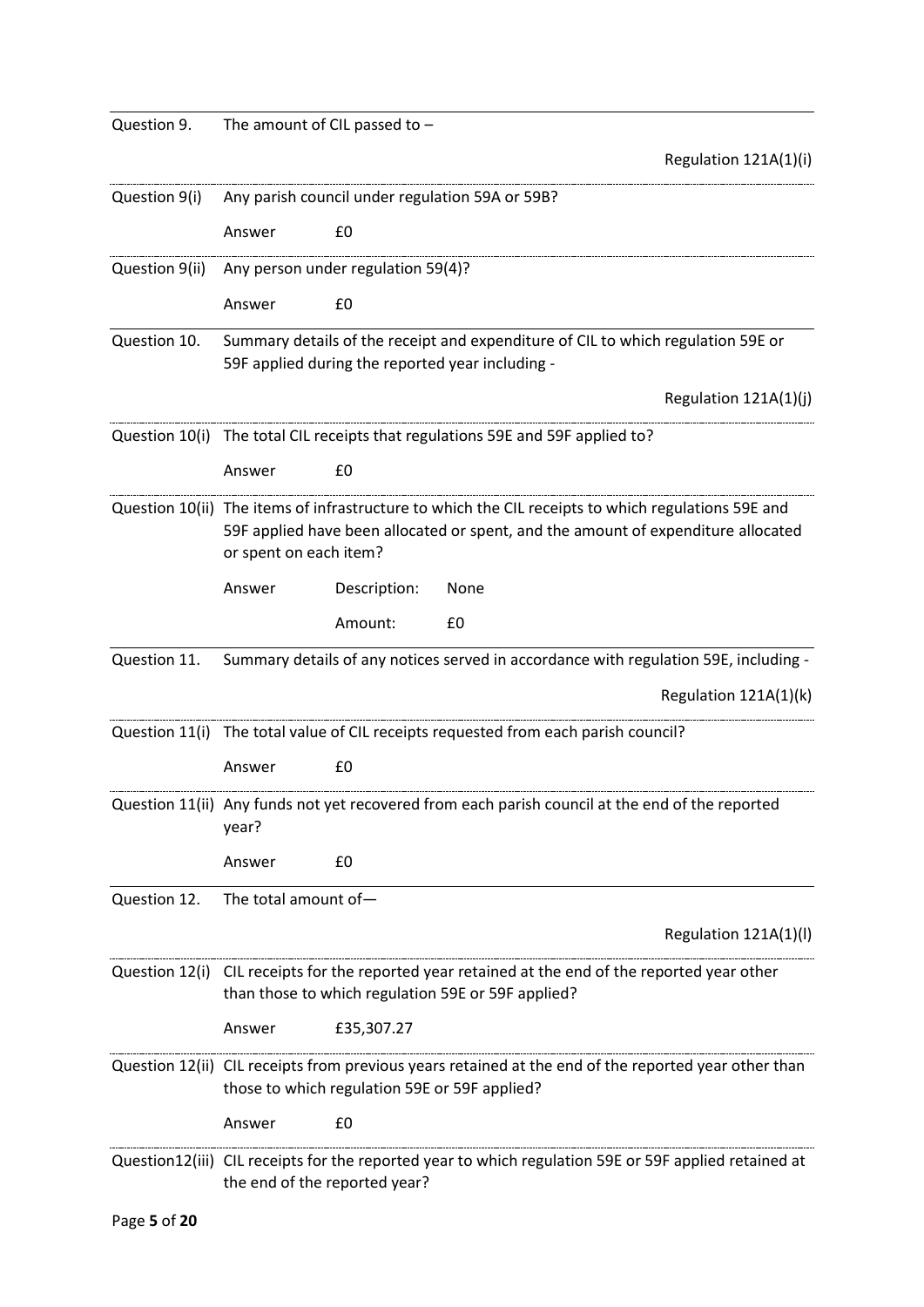Answer £0

Question 12(iv) CIL receipts from previous years to which regulation 59E or 59F applied retained at the end of the reported year?

Answer £0

#### **Regulation 121A(2)**

For the purposes of paragraph 1—

**(a)** CIL collected by an authority includes land payments made in respect of CIL charged by that authority;

**(b)** CIL collected by way of a land payment has not been spent if at the end of the reported year—

**(i)** development (within the meaning in TCPA 1990) consistent with a relevant purpose has not commenced on the acquired land; or

**(ii)** the acquired land (in whole or in part) has been used or disposed of for a purpose other than a relevant purpose; and the amount deemed to be CIL by virtue of regulation 73(9) has not been spent;

**(c)** CIL collected by an authority includes infrastructure payments made in respect of CIL charged by that authority;

**(d)** CIL collected by way of an infrastructure payment has not been spent if at the end of the reported year the infrastructure to be provided has not been provided;

**(e)** the value of acquired land is the value stated in the agreement made with the charging authority in respect of that land in accordance with regulation 73(6)(d);

**(f)** the value of a part of acquired land must be determined by applying the formula in regulation 73(10) as if references to N in that provision were references to the area of the part of the acquired land whose value is being determined;

**(g)** the value of an infrastructure payment is the CIL cash amount stated in the agreement made with the charging authority in respect of the infrastructure in accordance with regulation 73A(7)(e).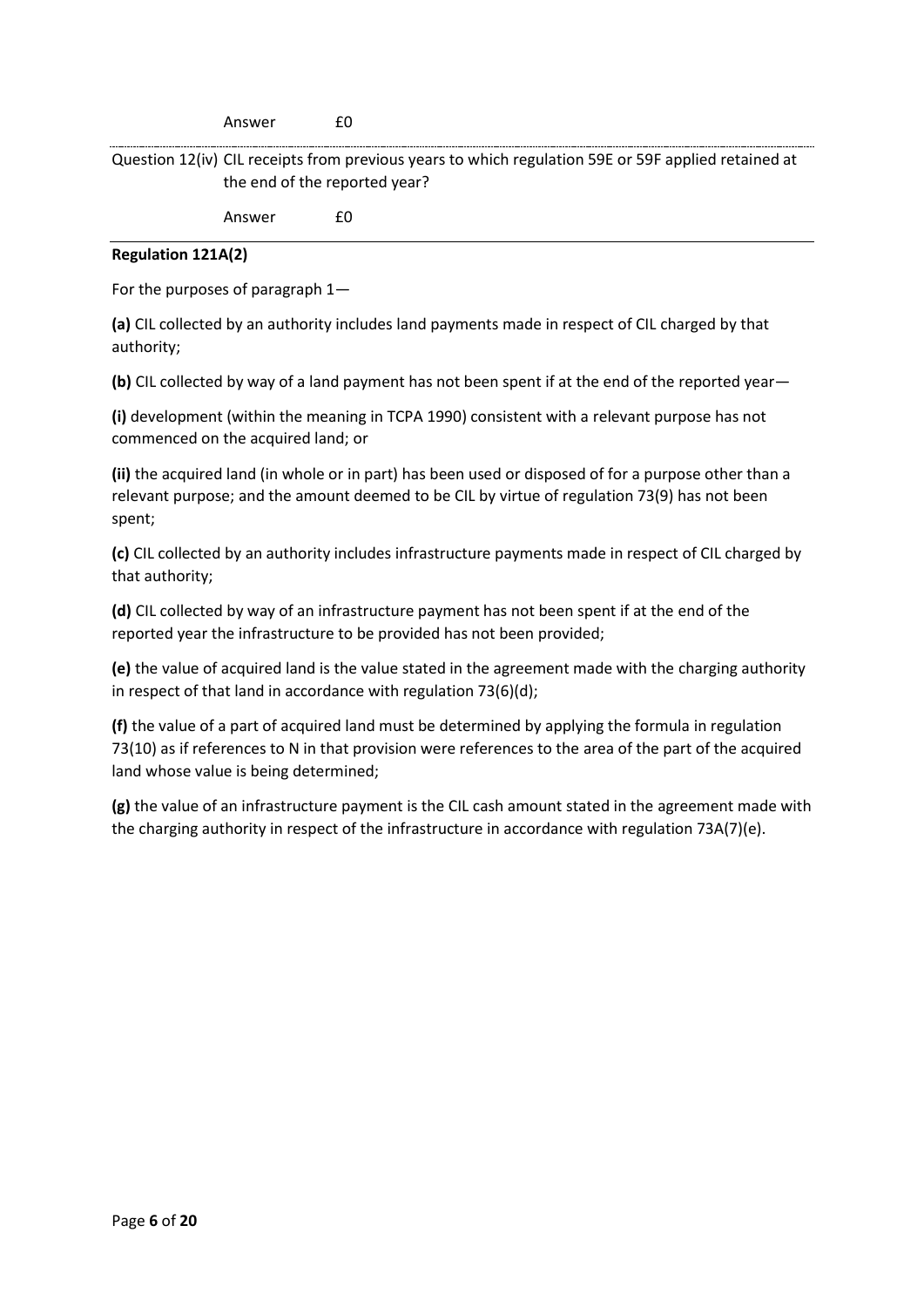## **Section 106 (S106) Report**

Tewkesbury Borough Council

December 2020

## <span id="page-6-1"></span><span id="page-6-0"></span>**Introduction**

The Community Infrastructure Levy (CIL) Regulations 2010 (as amended) require Contribution Receiving Authorities to publish:

"Annual infrastructure funding statements ... no later than  $31<sup>st</sup>$  December in each calendar year".

Regulation 121A(1)

The annual 'infrastructure funding statement' (IFS) must include:

*"*A report about planning obligations, in relation to the reported year, which includes the matters specified in paragraph 3 of Schedule 2 and may include the matters specified in paragraph 4 of that Schedule ("section 106 report")"

*Regulation 121A(1)(c)*

### <span id="page-6-2"></span>**Questions and Answers**

Schedule 2 sets out a series of questions that must be answered in the annual infrastructure funding statement. The structure of this report is based around answering each of those questions.

Question 1. The total amount of money to be provided under any planning obligations which were entered into during the reported year?

Regulation 121A(3)(a)

Answer

| <b>Planning Reference</b> | Location                          | <b>Date</b>   | <b>Amount</b> |
|---------------------------|-----------------------------------|---------------|---------------|
| 17/00520/OUT              | Land at Fiddington Ashchurch      | 14 June 2019  | £30,000.00    |
| 15/00841/FUL              | Land to the Rear of Church Row    | 18 April 2019 | £58,618.96    |
|                           | Gretton                           |               |               |
| 17/01203/FUL              | Land to the South of the A46 and  |               | £1,200,000    |
|                           | north of Tirle Brook Tewkesbury   | 2020          |               |
| 18/00361/FUL              | Land adjoining Sunnyside Ash Lane | 16 May 2019   | £164,828.62   |
|                           | Down Hatherley                    |               |               |
|                           |                                   | TOTAL         | £1,453,447.58 |

Question 2. The total amount of money under any planning obligations which was received during the reported year?

Regulation 121A(3)(b)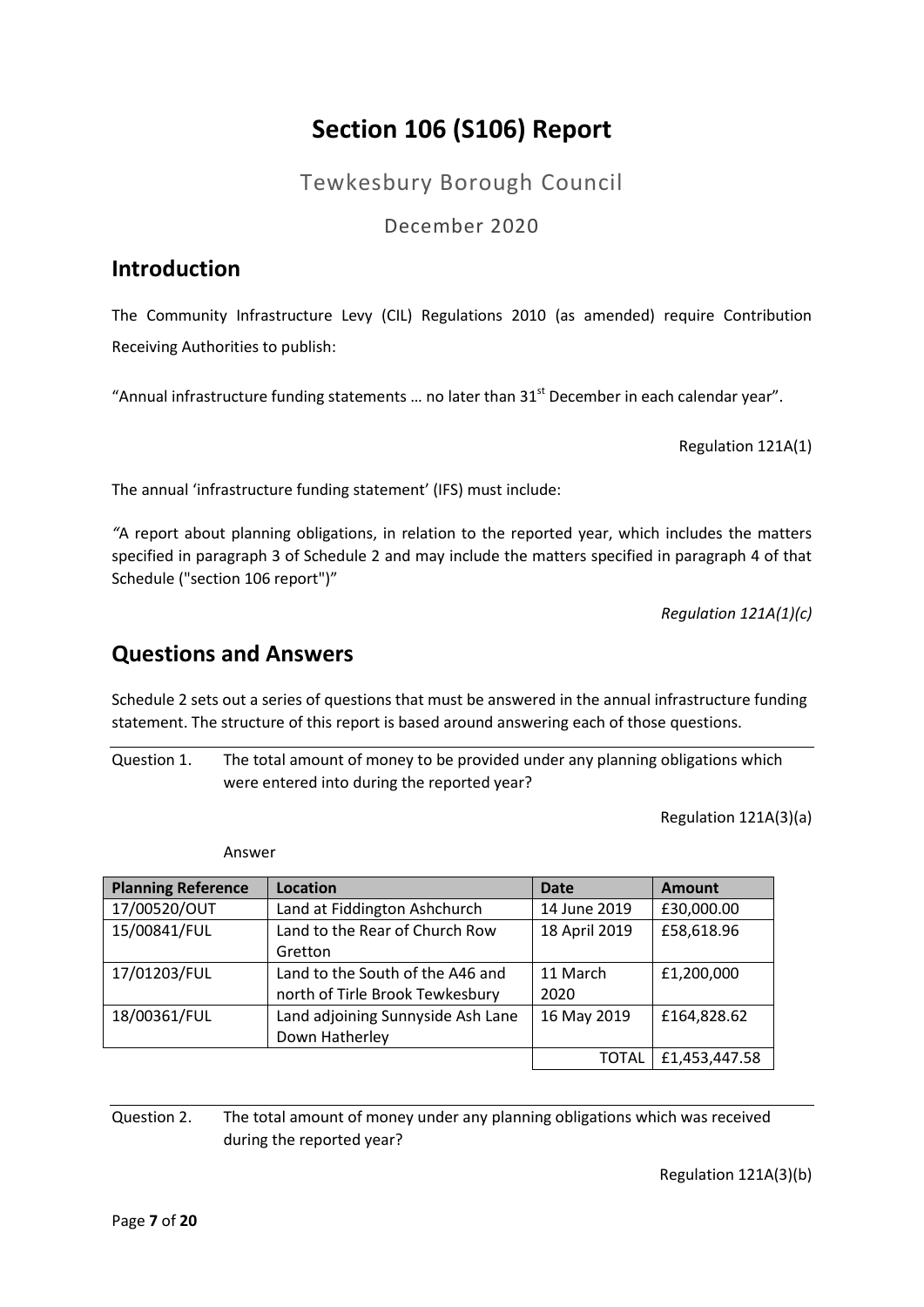|                               | Answer                                                                                                                                                                                                                                                                                 |                 | £4,122,767.88                                                                                                                                                                                                                                                                                                                                                                                                                                                                                                                                                                                   |              |                       |
|-------------------------------|----------------------------------------------------------------------------------------------------------------------------------------------------------------------------------------------------------------------------------------------------------------------------------------|-----------------|-------------------------------------------------------------------------------------------------------------------------------------------------------------------------------------------------------------------------------------------------------------------------------------------------------------------------------------------------------------------------------------------------------------------------------------------------------------------------------------------------------------------------------------------------------------------------------------------------|--------------|-----------------------|
| Question 3.                   |                                                                                                                                                                                                                                                                                        |                 | The total amount of money under any planning obligations which was received<br>before the reported year which has not been allocated by the authority?                                                                                                                                                                                                                                                                                                                                                                                                                                          |              |                       |
|                               |                                                                                                                                                                                                                                                                                        |                 |                                                                                                                                                                                                                                                                                                                                                                                                                                                                                                                                                                                                 |              | Regulation 121A(3)(c) |
|                               | Answer                                                                                                                                                                                                                                                                                 |                 | £6,487,075.39                                                                                                                                                                                                                                                                                                                                                                                                                                                                                                                                                                                   |              |                       |
| Question 4.                   |                                                                                                                                                                                                                                                                                        |                 | Summary details of any non-monetary contributions to be provided under planning<br>obligations which were entered into during the reported year, including details of-                                                                                                                                                                                                                                                                                                                                                                                                                          |              | Regulation 121A(3)(d) |
| Question 4(i)                 |                                                                                                                                                                                                                                                                                        |                 | In relation to affordable housing, the total number of units which will be provided?                                                                                                                                                                                                                                                                                                                                                                                                                                                                                                            |              |                       |
|                               | Answer                                                                                                                                                                                                                                                                                 |                 |                                                                                                                                                                                                                                                                                                                                                                                                                                                                                                                                                                                                 |              |                       |
| <b>Planning Reference</b>     |                                                                                                                                                                                                                                                                                        | <b>Location</b> |                                                                                                                                                                                                                                                                                                                                                                                                                                                                                                                                                                                                 | <b>Date</b>  | <b>Number (Dw)</b>    |
| 17/00520/OUT                  |                                                                                                                                                                                                                                                                                        |                 | Land at Fiddington Ashchurch                                                                                                                                                                                                                                                                                                                                                                                                                                                                                                                                                                    | 14 June 2019 | 298                   |
| 16/01172/FUL                  |                                                                                                                                                                                                                                                                                        | Lane            | Land South West of Wainlode                                                                                                                                                                                                                                                                                                                                                                                                                                                                                                                                                                     | 19 July 2019 | 12                    |
|                               |                                                                                                                                                                                                                                                                                        |                 |                                                                                                                                                                                                                                                                                                                                                                                                                                                                                                                                                                                                 | <b>TOTAL</b> | 310                   |
| Question 4(ii)<br>Question 5. | Answer                                                                                                                                                                                                                                                                                 |                 | In relation to educational facilities, the number of school places for pupils which will<br>be provided, and the category of school at which they will be provided?<br>As a two-tier authority area Gloucestershire County Council will be<br>publishing an Infrastructure Funding Statement and will include<br>details of planning obligations it has secured by way of S106, as well<br>as S278 in its areas of competence.<br>The total amount of money (received under any planning obligations) which was<br>allocated but not spent during the reported year for funding infrastructure? |              |                       |
|                               |                                                                                                                                                                                                                                                                                        |                 |                                                                                                                                                                                                                                                                                                                                                                                                                                                                                                                                                                                                 |              | Regulation 121A(3)(e) |
|                               | Answer                                                                                                                                                                                                                                                                                 |                 | £0.00                                                                                                                                                                                                                                                                                                                                                                                                                                                                                                                                                                                           |              |                       |
| Question 6.                   | The total amount of money (received under any planning obligations) which was<br>spent by the authority (including transferring it to another person to spend)?                                                                                                                        |                 |                                                                                                                                                                                                                                                                                                                                                                                                                                                                                                                                                                                                 |              |                       |
|                               |                                                                                                                                                                                                                                                                                        |                 |                                                                                                                                                                                                                                                                                                                                                                                                                                                                                                                                                                                                 |              | Regulation 121A(3)(f) |
|                               | Answer                                                                                                                                                                                                                                                                                 |                 | £1,049,767.65                                                                                                                                                                                                                                                                                                                                                                                                                                                                                                                                                                                   |              |                       |
| Question 7.                   | In relation to money (received under planning obligations) which was allocated by<br>the authority but not spent during the reported year, summary details of the items<br>of infrastructure on which the money has been allocated, and the amount of money<br>allocated to each item? |                 |                                                                                                                                                                                                                                                                                                                                                                                                                                                                                                                                                                                                 |              |                       |
|                               |                                                                                                                                                                                                                                                                                        |                 |                                                                                                                                                                                                                                                                                                                                                                                                                                                                                                                                                                                                 |              | Regulation 121A(3)(g) |
|                               | Answer                                                                                                                                                                                                                                                                                 |                 |                                                                                                                                                                                                                                                                                                                                                                                                                                                                                                                                                                                                 |              |                       |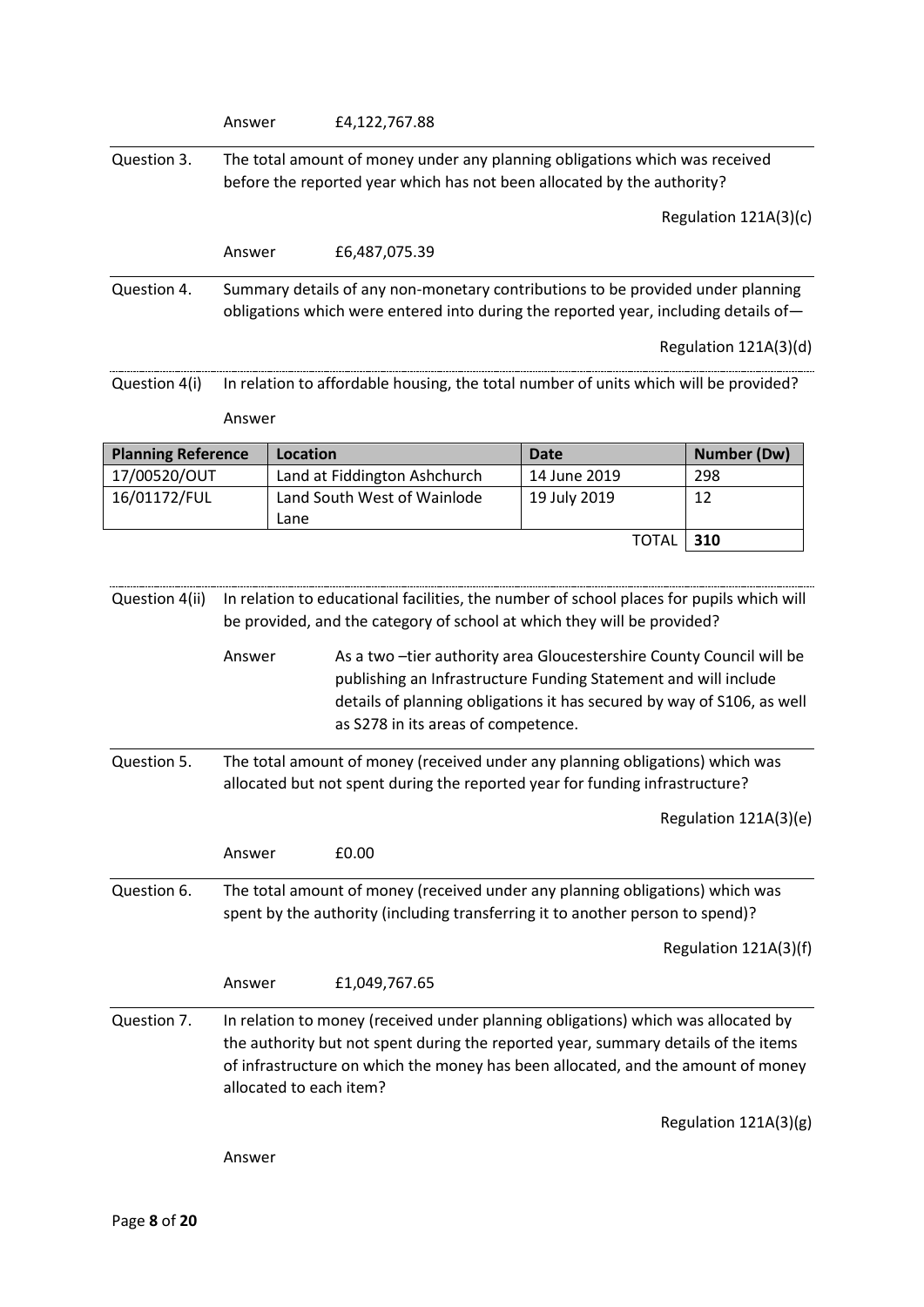#### **ALLOCATED BUT NOT SPENT**

| Title | <b>Description</b> | <b>Allocation</b> | Reference | <b>Received</b> |
|-------|--------------------|-------------------|-----------|-----------------|
|       |                    |                   |           | £0.00           |
|       |                    |                   |           | £0.00           |

Question 8. In relation to money (received under planning obligations) which was spent by the authority during the reported year (including transferring it to another person to spend), summary details of—

Regulation 121A(3)(h)

Question 8(i) The items of infrastructure on which that money (received under planning obligations) was spent, and the amount spent on each item?

Answer

#### **SPENT**

| <b>Source</b>     | <b>Purpose</b>                 | Parish/Supplier                                                                                                                         | <b>Amount</b> | For                                          |
|-------------------|--------------------------------|-----------------------------------------------------------------------------------------------------------------------------------------|---------------|----------------------------------------------|
| 01/01124/OUT      | Green<br>Infrastructure        | Hartell N B<br>Construction                                                                                                             | £2,091.28     | Dog Bins/Signs                               |
| 01/10875/1124/OUT | <b>Burial Facilities</b>       | <b>Brockworth Parish</b><br>Council                                                                                                     | £480.00       | <b>Brockworth</b><br>burial ground           |
| 01/10875/1124/OUT | Leisure Facilities             | Hucclecote Parish<br>Council                                                                                                            | £2,649.73     | Hucclecote<br>Playground<br>Works            |
| 04/2868/1421/OUT  | Community<br><b>Facilities</b> | St Philip & St James<br><b>Church Centre</b>                                                                                            | £2,918.90     | Works at St<br>James Church<br>Centre        |
| 04/2868/1421/OUT  | Community<br><b>Facilities</b> | <b>Badgeworth Parish</b><br>Council                                                                                                     | $-E7,850.00$  | Village Hall -<br>Cold Pool Lane             |
| 04/2868/1421/OUT  | Leisure Facilities             | <b>Badgeworth Parish</b><br>Council / Andy<br>Crawford Kitchen<br>Bedrooms / RJH<br>Electrical Solutions /<br><b>West Mercia Energy</b> | £192,432.00   | Maintenance of<br>Cold Pool Lane<br>Pavilion |
| 04/2868/1421/OUT  | Public Open<br>Space           | <b>Finance and Asset</b><br>Management                                                                                                  | £192,418.67   | POS - Cold Pool<br>Lane                      |
| 05/00883/OUT      | Community<br><b>Facilities</b> | Hartell N B<br>Construction /<br>Wybone Ltd                                                                                             | £900.00       | Longford Village<br>Hall                     |
| 05/00883/OUT      | Green<br>Infrastructure        | Hartell N B<br>Construction /<br>Wybone Ltd                                                                                             | £1,141.83     | Dog Bins/Signs                               |
| 06/00193/FUL      | Community<br><b>Facilities</b> | <b>Brockworth Parish</b><br>Council                                                                                                     | £1,789.29     | Court Road<br>Community<br>Centre            |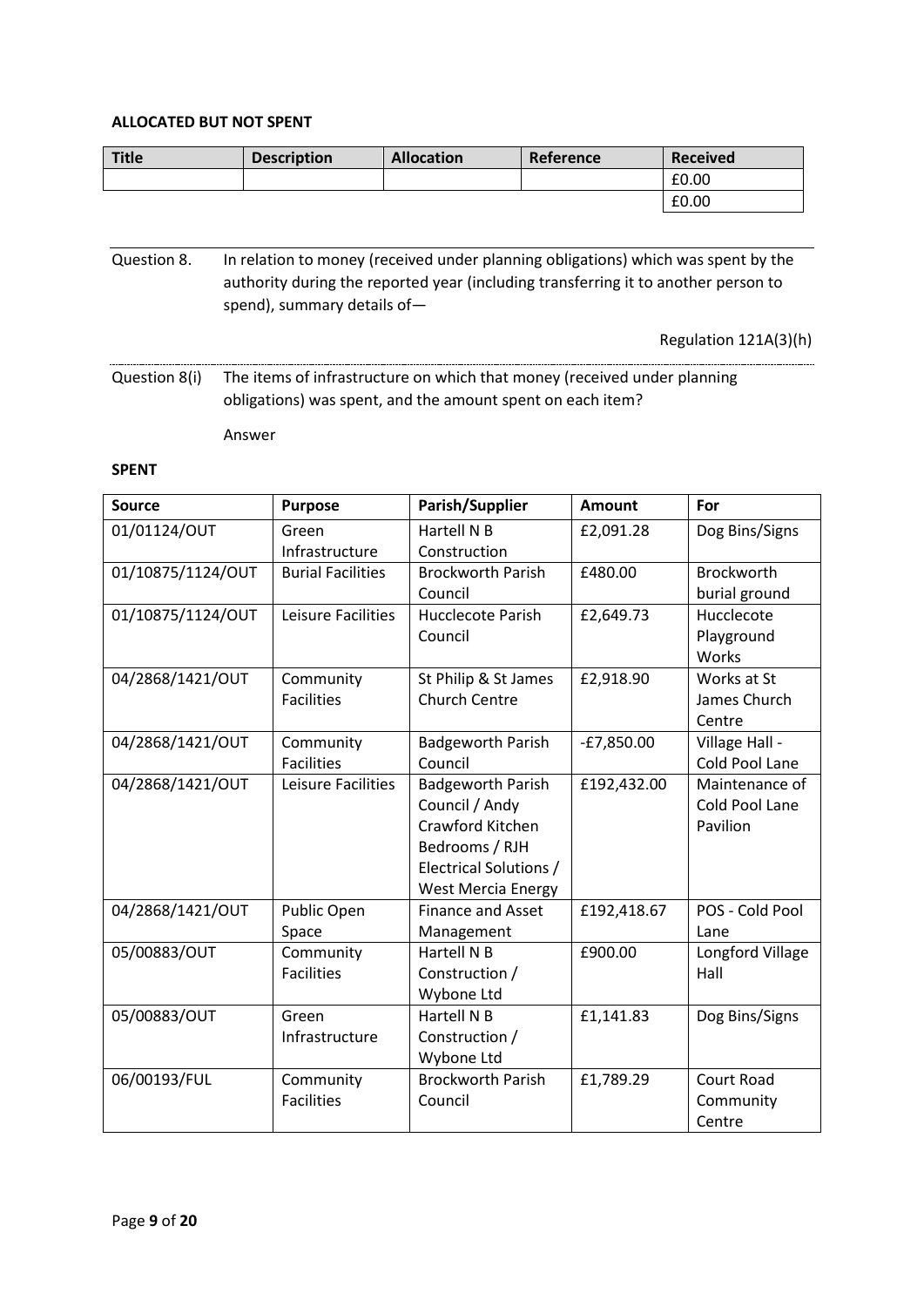| 07/00448/OUT  | Community<br><b>Facilities</b> | <b>Bishops Cleeve</b><br>Parish Council / DJ<br>Willems t/a Onecall<br>Construction<br><b>Services</b> | £62,174.09 | Community<br>Barn Project -<br><b>Bishops Cleeve</b>      |
|---------------|--------------------------------|--------------------------------------------------------------------------------------------------------|------------|-----------------------------------------------------------|
| 08/01221/OUT  | Leisure Facilities             | Henley School /<br><b>Finance and Asset</b><br>Management                                              | £13,984.53 | <b>Henley Bank</b><br>High School<br><b>Swimming Pool</b> |
| 10/00091/OUT  | Green<br>Infrastructure        | Wybone Ltd                                                                                             | £894.16    | Dog Bins/Signs                                            |
| 10/00091/OUT  | Leisure Facilities             | <b>Bentham Bowling</b><br>Property                                                                     | £25,063.00 | Improvements<br>to Bowls Club                             |
| 10/00576/APP  | Green<br>Infrastructure        | DJ Willems t/a<br><b>Onecall Construction</b><br><b>Services</b>                                       | £20.49     | Dog Bins/Signs                                            |
| 10/01005/OUT  | Green<br>Infrastructure        | Hartell N B<br>Construction /<br>Wybone Ltd                                                            | £2,458.02  | Dog Bins/Signs                                            |
| 10/01216/OUT  | Green<br>Infrastructure        | DJ Willems t/a<br><b>Onecall Construction</b><br>Services / Wybone<br>Ltd                              | £15,428.89 | Recycling/Waste<br><b>Bins</b>                            |
| 11/00357/APP  | Green<br>Infrastructure        | DJ Willems t/a<br><b>Onecall Construction</b><br>Services                                              | £20.49     | Dog Bins/Signs                                            |
| 11/00622/FUL  | Leisure Facilities             | Northway Parish<br>Council                                                                             | £3,215.16  | Northway<br>Footpath at<br>pitches                        |
| 12/00464/OUT  | Green<br>Infrastructure        | Winchcombe Town<br>Council                                                                             | £1,389.68  | Dog Bins/Signs                                            |
| 12/01078/FUL  | Green<br>Infrastructure        | Wybone Limited                                                                                         | £1,206.41  | Dog Bins/Signs                                            |
| 12/01256/OUT  | Community<br><b>Facilities</b> | <b>Brockworth Link</b><br><b>Community Project</b>                                                     | £27,000.00 | <b>Brockworth Link</b><br>- Salary Support                |
| 12/01257/APP  | Green<br>Infrastructure        | DJ Willems t/a<br><b>Onecall Construction</b><br>Services                                              | £6.85      | Dog Bins/Signs                                            |
| 13/000978/FUL | Community<br><b>Facilities</b> | <b>Twyning Parish</b><br>Council                                                                       | £22,704.32 | <b>Tywning Play</b><br>Area                               |
| 13/000978/FUL | Green<br>Infrastructure        | Hartell N B<br>Construction                                                                            | £165.00    | Dog Bins/Signs                                            |
| 13/000978/FUL | Leisure Facilities             | <b>Twyning Parish</b><br>Council                                                                       | £32,288.59 | Development of<br>field - Twyning                         |
| 13/00114/FUL  | Leisure Facilities             | <b>Alderton Parish</b><br>Council                                                                      | £895.00    | Pitch<br>improvement -<br>Alderton                        |
| 13/00163/APP  | Green<br>Infrastructure        | DJ Willems t/a<br><b>Onecall Construction</b><br>Services / Hartell N<br><b>B</b> Construction         | £1,379.31  | Dog Bins/Signs                                            |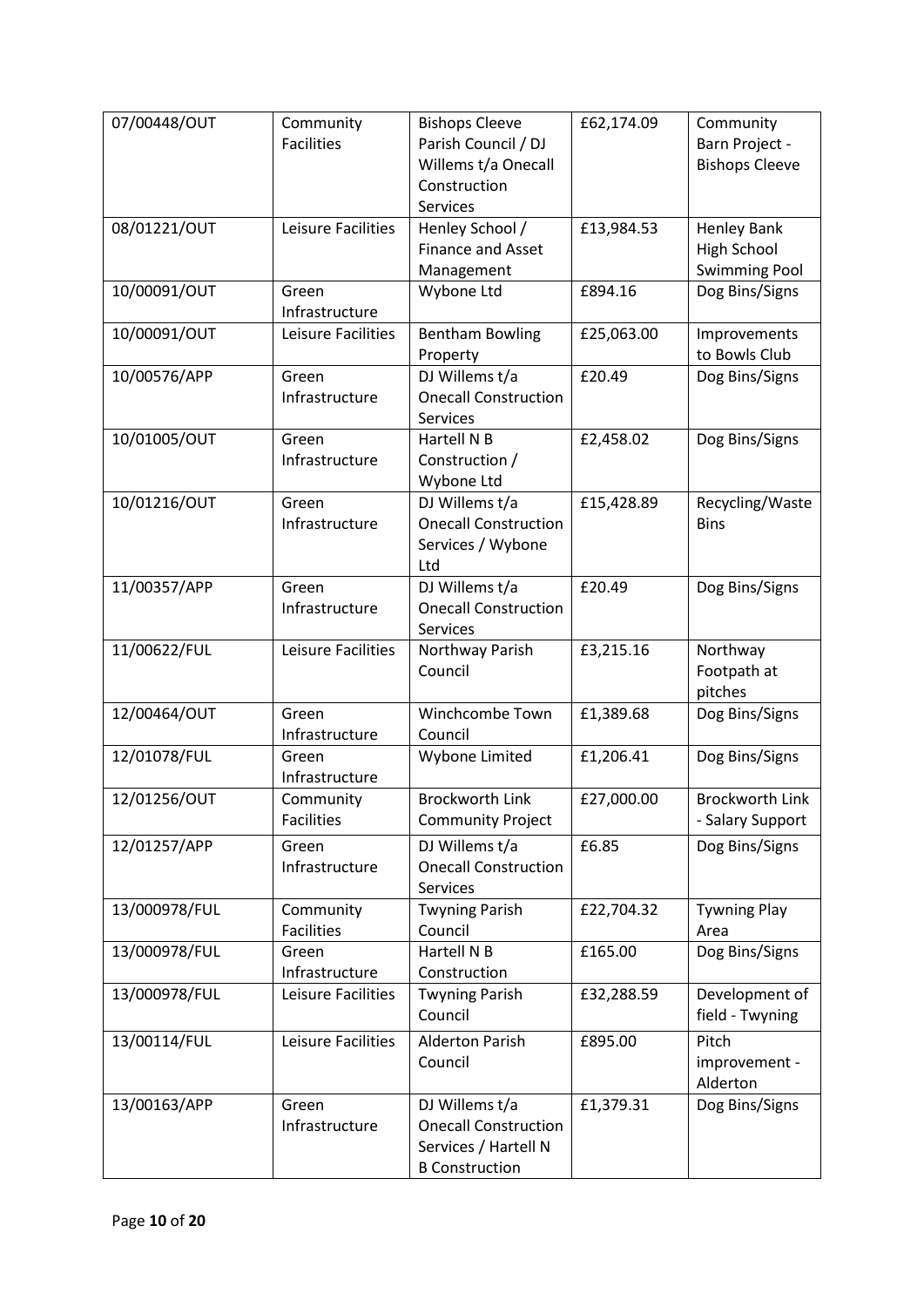| 13/00311/APP | Green<br>Infrastructure                                                       | DJ Willems t/a<br><b>Onecall Construction</b><br>Services                                   | £96.90     | Dog Bins/Signs                                              |
|--------------|-------------------------------------------------------------------------------|---------------------------------------------------------------------------------------------|------------|-------------------------------------------------------------|
| 13/00794/FUL | Community<br><b>Facilities</b>                                                | Witcombe &<br><b>Bentham Village Hall</b>                                                   | £5,863.03  | <b>Bentham Village</b><br>Hall equipment                    |
| 13/00794/FUL | Green<br>Infrastructure                                                       | Witcombe &<br><b>Bentham Village Hall</b>                                                   | £0.01      | Recycling/Waste<br><b>Bins</b>                              |
| 13/01205/FUL | Community<br><b>Facilities</b>                                                | <b>Twyning Parish</b><br>Council / Travis<br>Perkins Trading Co<br>Ltd                      | £6,758.30  | <b>Twyning Village</b><br>Hall                              |
| 13/01205/FUL | Green<br>Infrastructure                                                       | Wybone Limited                                                                              | £1,569.72  | Recycling/Waste<br><b>Bins</b>                              |
| 13/01205/FUL | Leisure Facilities                                                            | <b>Twyning Parish</b><br>Council / Travis<br>Perkins Trading Co<br>Ltd                      | £26,371.41 | Resurfacing<br>Tennis Courts -<br>Twyning                   |
| 14/00074/OUT | Community<br>Stoke Orchard &<br><b>Facilities</b><br><b>Tredington Parish</b> |                                                                                             | £4,445.53  | <b>Stoke Orchard</b><br>Community<br>Centre                 |
| 14/00211/OUT | Green<br>Infrastructure                                                       | DJ Willems t/a<br><b>Onecall Construction</b><br><b>Services</b>                            | £539.87    | Dog Bins/Signs                                              |
| 14/00211/OUT | Leisure Facilities                                                            | DJ Willems t/a<br><b>Onecall Construction</b><br>Services / Fenland<br>Leisure Products Ltd | £19,769.06 | <b>Mitton Play</b><br>Area                                  |
| 14/00432/FUL | Green<br>Infrastructure                                                       | Gotherington Parish<br>Council                                                              | £253.85    | Dog Bins/Signs                                              |
| 14/00432/FUL | Leisure Facilities                                                            | <b>Gotherington Parish</b><br>Council                                                       | £7,748.93  | <b>Sports Facilities</b><br>- Freeman Field<br>Gotherington |
| 14/00583/OUT | Green<br>Infrastructure                                                       | <b>Highnam Parish</b><br>Council                                                            | £417.38    | Dog Bins/Signs                                              |
| 14/00583/OUT | Green<br>Infrastructure                                                       | Highnam Parish<br>Council                                                                   | £4,366.77  | Recycling/Waste<br><b>Bins</b>                              |
| 14/00583/OUT | Health                                                                        | <b>NHS Gloucestershire</b><br>CCG                                                           | £47,755.28 | Highnam<br>Surgery<br>Extension                             |
| 14/00583/OUT | Leisure Facilities                                                            | Highnam Parish<br>Council                                                                   | £1,301.95  | Highnam Parish<br>Plan works                                |
| 14/00838/FUL | Green<br>Infrastructure                                                       | <b>Shurdington Parish</b><br>Council                                                        | £29,058.13 | Recycling/Waste<br><b>Bins</b>                              |
| 15/00131/OUT | Community<br><b>Facilities</b>                                                | Maisemore Village<br>Hall                                                                   | £8,041.44  | Maisemore<br><b>Village Hall</b>                            |
| 15/00394/OUT | Community<br><b>Facilities</b>                                                | <b>Toddington Village</b><br>Hall                                                           | £200.44    | Toddington<br><b>Village Hall</b><br>improvement            |
| 15/00394/OUT | Green<br>Infrastructure                                                       | <b>Toddington Village</b><br>Hall                                                           | £2,581.40  | Recycling/Waste<br><b>Bins</b>                              |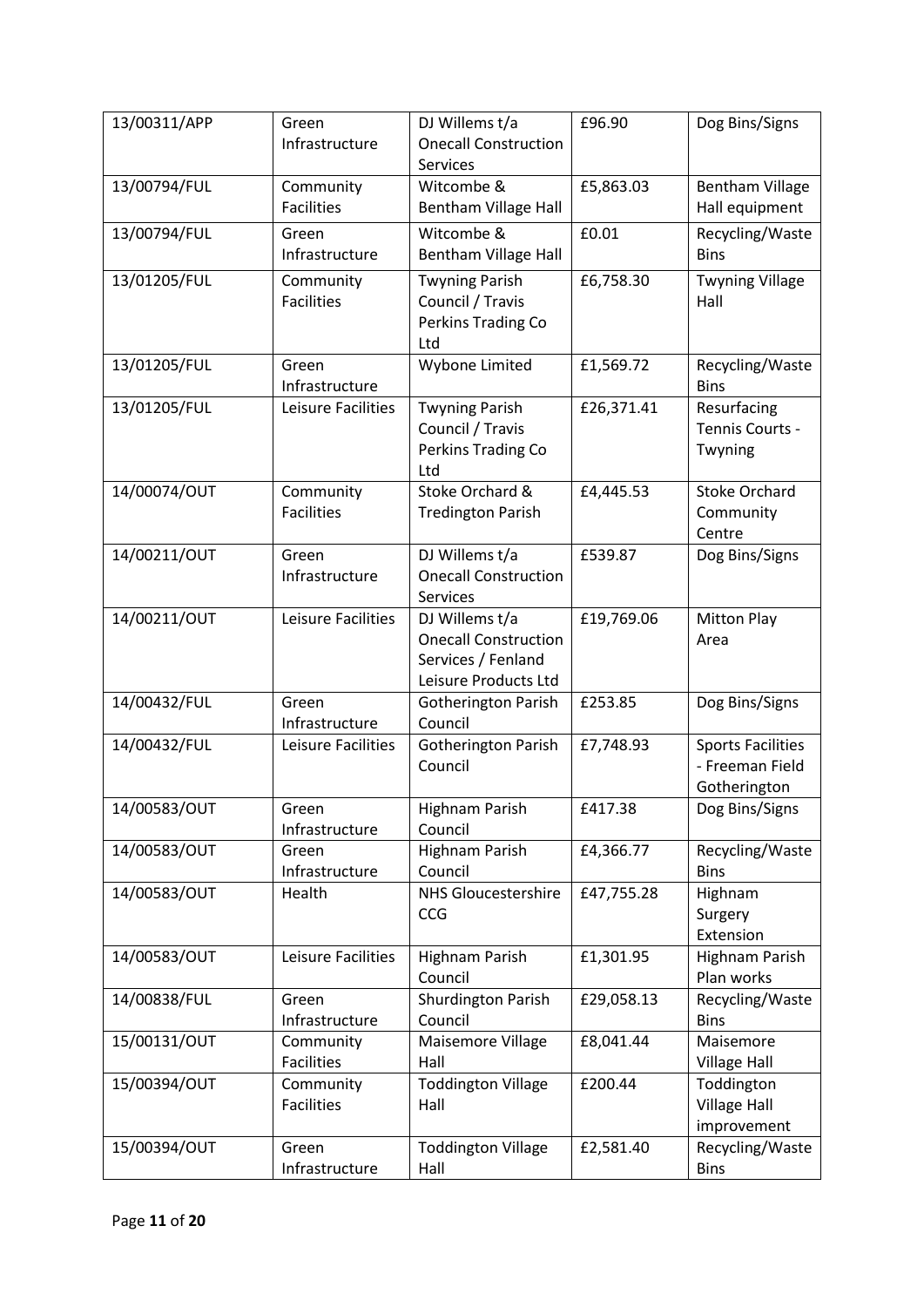| 15/00394/OUT         | Leisure Facilities | <b>Toddington Village</b>   | £41,716.27    | Toddington               |
|----------------------|--------------------|-----------------------------|---------------|--------------------------|
|                      |                    | Hall                        |               | <b>Sports Facilities</b> |
| 15/00841/FUL         | Green              | <b>Gotherington Parish</b>  | £1,804.70     | Recycling/Waste          |
|                      | Infrastructure     | Council                     |               | <b>Bins</b>              |
| 15/00965/OUT         | Green              | DJ Willems t/a              | £320.00       | Dog Bins/Signs           |
|                      | Infrastructure     | <b>Onecall Construction</b> |               |                          |
|                      |                    | <b>Services</b>             |               |                          |
| 15/01177/FUL         | Leisure Facilities | <b>Bishops Cleeve</b>       | £27,005.95    | <b>Cleeve Sports</b>     |
|                      |                    | Parish Council /            |               | Centre                   |
|                      |                    | Cleeve School               |               | improvements             |
|                      |                    | Enterprises                 |               |                          |
| 15/01177/FUL         | Monitoring         | <b>Bishops Cleeve</b>       | £3,600.00     | Due Diligence -          |
|                      |                    | Parish Council / Pick       |               | Cleeve                   |
|                      |                    | Everard                     |               | Community                |
|                      |                    |                             |               | Centre                   |
| 16/00965/OUT         | Green              | Hartell N B                 | £305.00       | Dog Bins/Signs           |
|                      | Infrastructure     | Construction                |               |                          |
| 17/00347/FUL         | Green              | DJ Willems t/a              | £1,738.28     | Dog Bins/Signs           |
|                      | Infrastructure     | <b>Onecall Construction</b> |               |                          |
|                      |                    | <b>Services</b>             |               |                          |
| 17/00347/FUL         | Community          | <b>Wheatpieces Parish</b>   | £92,576.63    | <b>Walton Cardiff</b>    |
|                      | <b>Facilities</b>  | Council                     |               | Community                |
|                      |                    |                             |               | Centre                   |
| 17/01041/FUL         | Community          | <b>Toddington Village</b>   | £17,734.00    | Annexe -                 |
|                      | <b>Facilities</b>  | Hall                        |               | Toddington               |
|                      |                    |                             |               | <b>Village Hall</b>      |
| 17/01041/FUL         | Community          | <b>Toddington Village</b>   | $-£900.00$    | Community                |
|                      | <b>Facilities</b>  | Hall                        |               | Project -                |
|                      |                    |                             |               | Toddington               |
| <b>Various small</b> | Public Open        | <b>Finance and Asset</b>    | £97,461.73    | Various Open             |
| developments         | Space              | Management                  |               | Space within             |
|                      |                    |                             |               | Borough                  |
|                      |                    | <b>TOTAL</b>                | £1,049,767.65 |                          |

Question 8(ii) The amount of money (received under planning obligations) spent on repaying money borrowed, including any interest, with details of the items of infrastructure which that money was used to provide (wholly or in part)?

Answer £0

Question 8(iii) The amount of money (received under planning obligations) spent in respect of monitoring (including reporting under regulation 121A) in relation to the delivery of planning obligations

Answer £0

Question 9. The total amount of money (received under any planning obligations) during any year which was retained at the end of the reported year, and where any of the retained money has been allocated for the purposes of longer term maintenance ("commuted sums"), also identify separately the total amount of commuted sums held?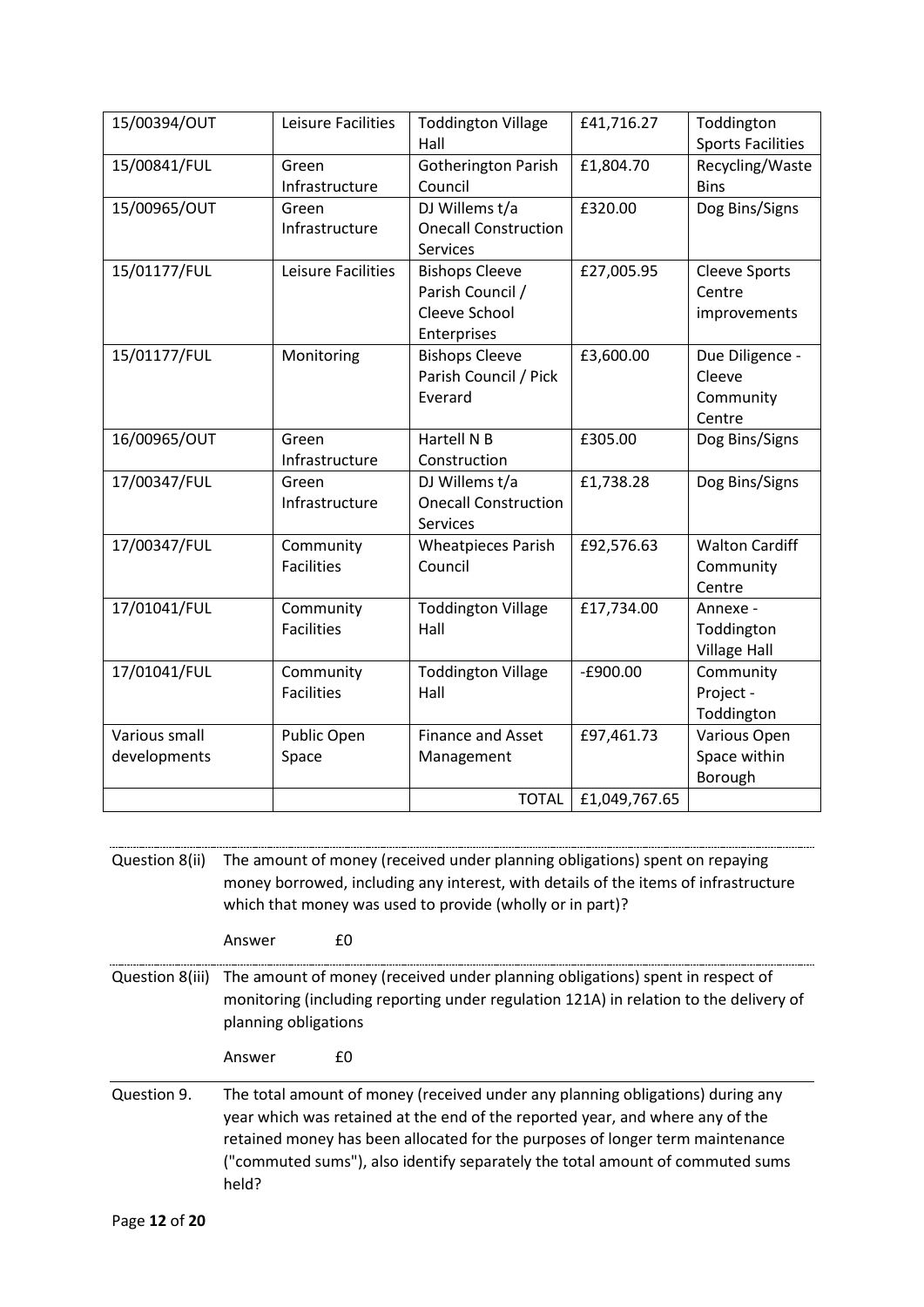Regulation 121A(3)(i)

Answer Rolled Forward TOTAL £9,509,293.15

Of which Commuted Sums TOTAL £876,182.13

There are also matters which may be included in the section 106 report for each reported year  $-$ 

Regulation 121A(4)

- (a) Summary details of any funding or provision of infrastructure which is to be provided through a highway agreement under section 278 of the Highways Act 1980 which was entered into during the reported year?
- (b) Summary details of any funding or provision of infrastructure under a highway agreement which was provided during the reported year?
	- Answer As a two –tier authority area Gloucestershire County Council will be publishing an Infrastructure Funding Statement and will include details of planning obligations secured in its areas of competence as Local Highways and Passenger Transport Authority.

#### **Regulation 121A(5)**

For the purposes of paragraph 3 -

(a) where the amount of money to be provided under any planning obligations is not known, an authority must provide an estimate;

(b) a non-monetary contribution includes any land or item of infrastructure provided pursuant to a planning obligation;

(c) where the amount of money spent in respect of monitoring in relation to delivery of planning obligations is not known, an authority must provide an estimate."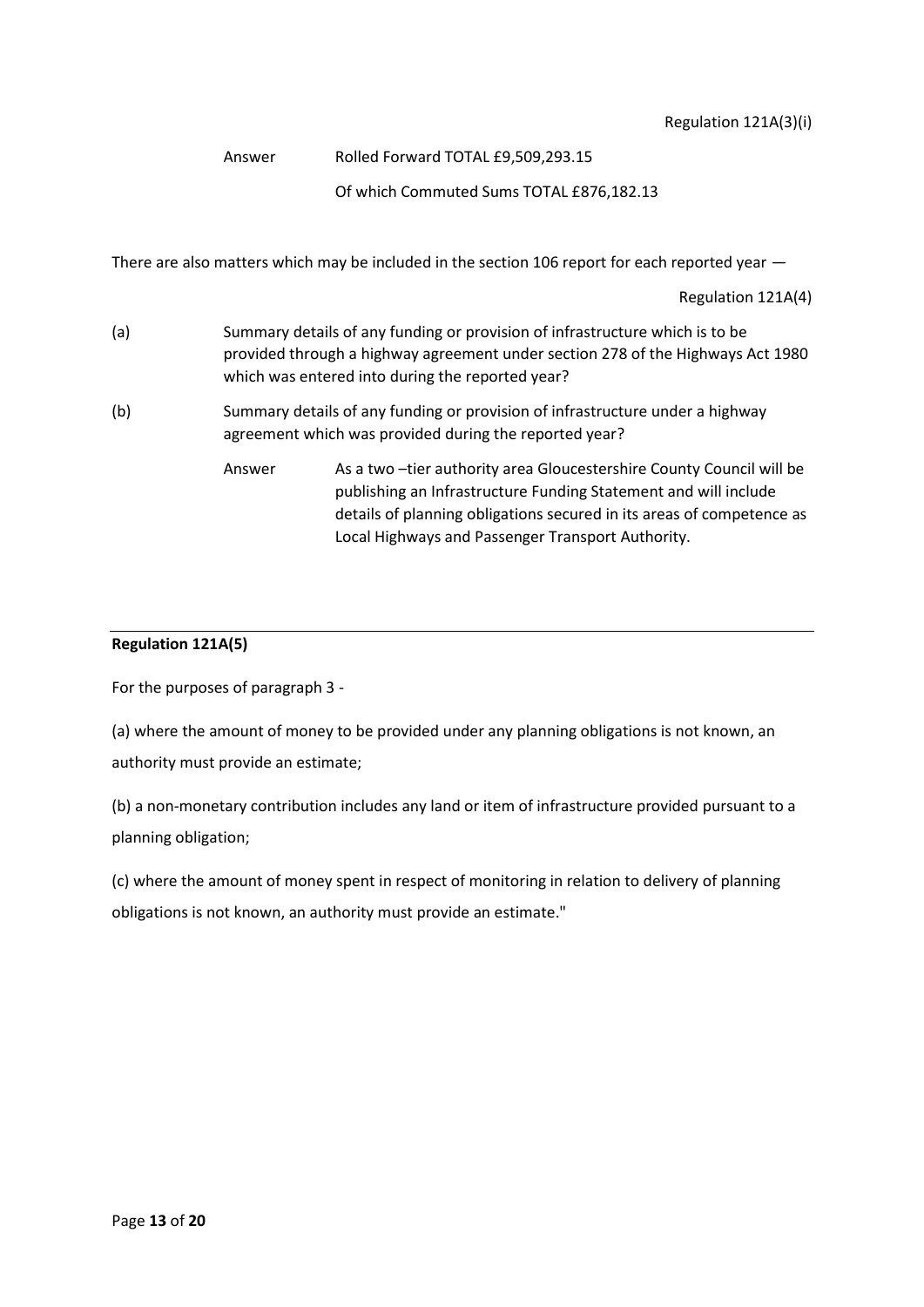<span id="page-13-0"></span>Joint Core Strategy (JCS) Authorities of Tewkesbury Borough Council, Gloucester City Council and Cheltenham Borough Council Community Infrastructure Levy (CIL)

## Infrastructure List

December 2020

#### **Introduction**

The Community Infrastructure Levy (CIL) Regulations 2010 (as amended) require Contribution Receiving Authorities to publish:

"Annual infrastructure funding statements ... no later than  $31<sup>st</sup>$  December in each calendar year".

Regulation 121A(1)

The annual 'infrastructure funding statement' (IFS) must include:

*"*A statement of the infrastructure projects or types of infrastructure which the charging authority intends will be, or may be, wholly or partly funded by CIL (other than CIL to which regulation 59E or 59F applies) ("the infrastructure list")"

Regulation 121A(1)(a)

The removal of the Regulation 123 'pooling restriction', by the 2019 Amendment Regulation, is intended to make it easier to deliver major infrastructure projects<sup>i</sup>. It allows local authorities to combine CIL and 106 revenues towards the same infrastructure project or item.

The inclusion of a project within the Infrastructure List does not represent a commitment that the Councils will necessarily spend CIL monies on that item and for clarity, there is no priority implied by the order in which infrastructure projects/types appear in the List.

Projects have been selected from those identified as 'critical' to the delivery of the Cheltenham, Gloucester and Tewkesbury Joint Core Strategy (JCS) 2011 to 2031 and the adopted and emerging District Level Plans, in the JCS Infrastructure Delivery Plan (IDP) 2014, as updated in the 2017 Addendum and the most up to date information from an annual review to present progress as of July 2020 in the JCS IDP Project Tracker. This has included cross-referencing with projects that partners have included in the Gloucestershire Economic Growth Capital Investment Pipeline (CIP). The projects are required for the delivery of the quantum of development planned up until 2031 in the JCS.

As set out at CIL Regulation 122, planning obligations such as a section 106 agreements, will continue to be sought alongside the CIL to secure infrastructure which is "necessary to make the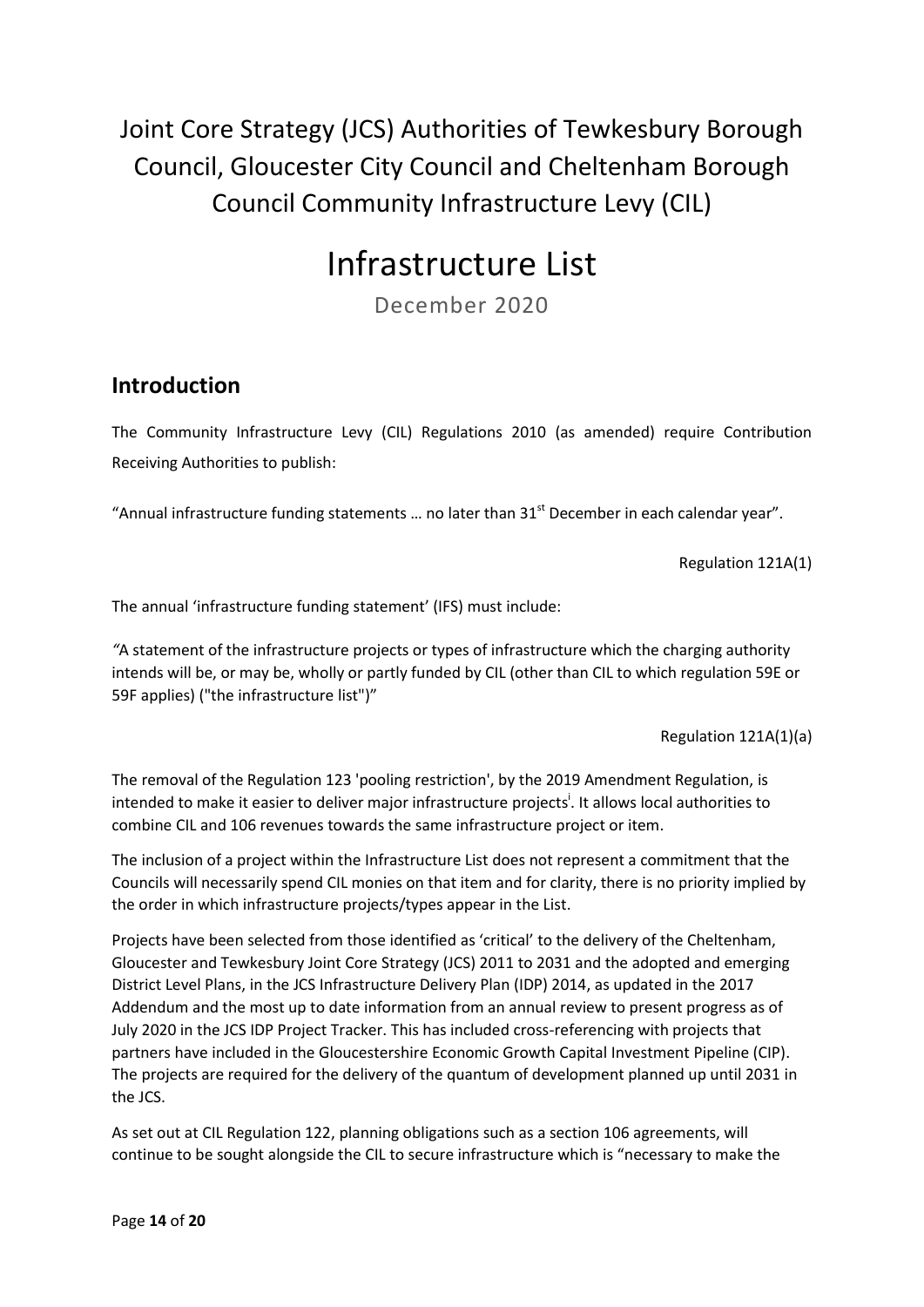development acceptable in planning terms, "is directly related to the development and is "fairly and reasonably related in scale and kind to the development".

The JCS Councils will review this list at least annually as part of the preparation of their Infrastructure Funding Statement(s).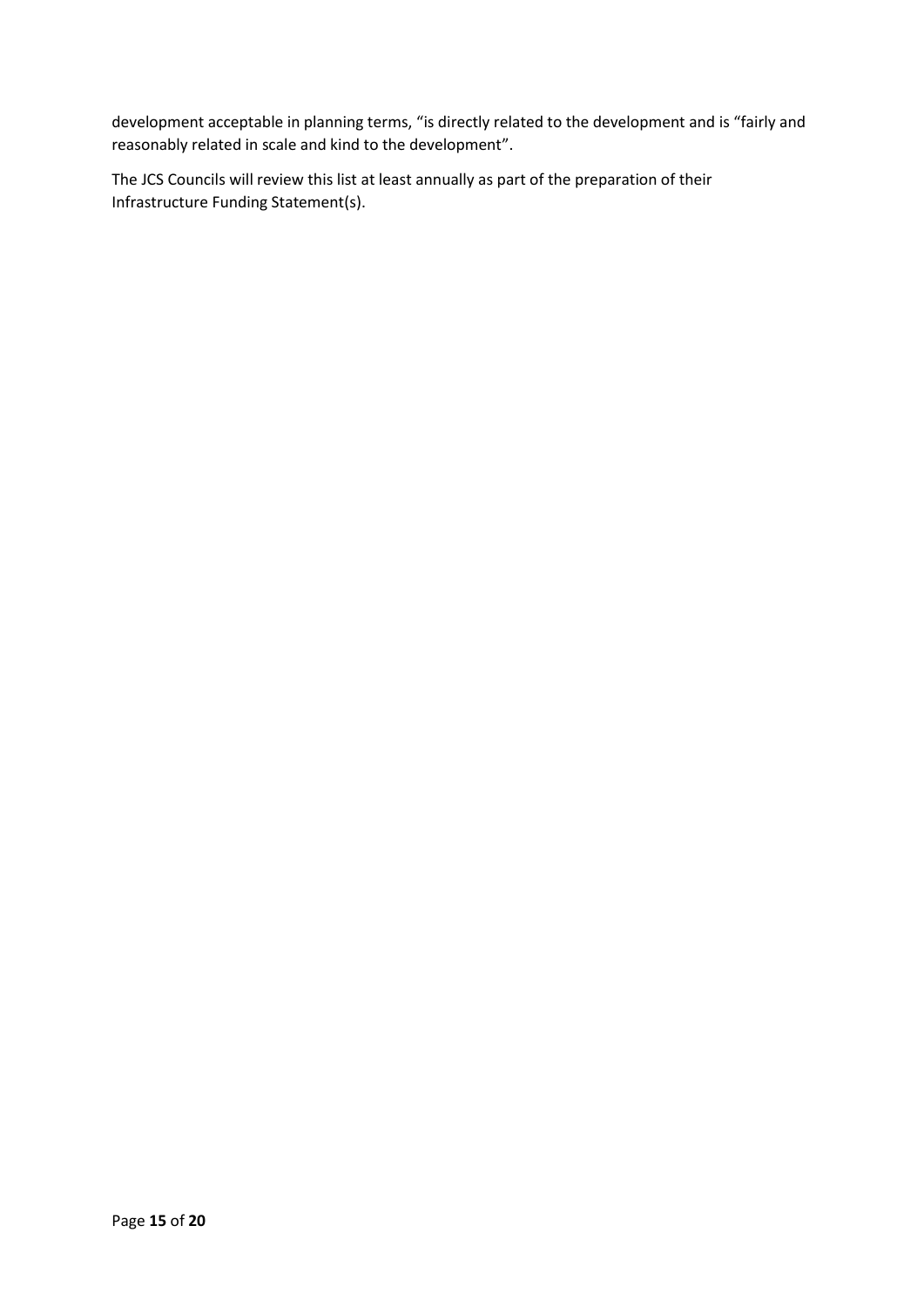| <b>Scheme</b>                                     | <b>Description</b>                                                                                                                                                                                                                                                                                                                                                                     | <b>Purpose</b>                                                                                                                                                     | <b>Stage</b> | Cost Est.  | <b>Secured</b> | Sought<br>S106/S278 | <b>Sought CIL</b> |
|---------------------------------------------------|----------------------------------------------------------------------------------------------------------------------------------------------------------------------------------------------------------------------------------------------------------------------------------------------------------------------------------------------------------------------------------------|--------------------------------------------------------------------------------------------------------------------------------------------------------------------|--------------|------------|----------------|---------------------|-------------------|
| A40(T) Innsworth<br>Gateway Project<br>Roundabout | New signalised junction on<br>A40 between Longford and<br><b>Elmbridge Court</b><br>roundabouts                                                                                                                                                                                                                                                                                        | To facilitate development in<br>SA1 Innsworth & Twigworth                                                                                                          | Planning     | £3,000,000 | £1,500,000     | Tbc                 | £1,500,000        |
| A4019/ B4634 Old<br>Gloucester Rd                 | Revised A4019 traffic signals<br>at site access junction<br>identified in the draft LTP3                                                                                                                                                                                                                                                                                               | To facilitate development in<br>SA2 South Churchdown                                                                                                               | Feasibility  | Unknown    | £0             | Tbc                 | Tbc               |
| New junction on A38                               | New priority junction on<br>A38 giving priority to new<br>highway link accessing to<br>new junction on A40<br>(scheme 17)                                                                                                                                                                                                                                                              | To facilitate development in<br>SA1 Innsworth & Twigworth                                                                                                          | Feasibility  | £3,000,000 | £0             | Tbc                 | £3,000,000        |
| A38-A40 highway link                              | New 50 mph highway link,<br>joining upgraded junctions<br>on A40 and A38 through<br>development site                                                                                                                                                                                                                                                                                   | To facilitate development in<br>SA1 Innsworth & Twigworth                                                                                                          | Feasibility  | £7,500,000 | £0             | Tbc                 | £7,500,000        |
| A38 Tewkesbury Road                               | A38 Tewkesbury Road to be<br>downgraded between<br>A40/A38 Longford signalised<br>crossroads and new<br>A38/Twigworth junction to<br>20mph and encourage as a<br>sustainable travel corridor.<br>Access from A38 north is<br>restricted to one lane entry<br>to crossroads, A40 west to<br>A38 north - right hand turn<br>banned with alternative<br>route via A40 / A38 Link<br>Road. | Reducing forecast congestion -<br>Demand reduction to ensure<br>efficient operation of the<br>highway network and<br>encourage more sustainable<br>modes of travel | Feasibility  | £1,000,000 | £0             | Tbc                 | £1,000,000        |
| A38 Tewkesbury Road                               | Upgrade A38 Tewkesbury<br>Rd / Down Hatherley Lane                                                                                                                                                                                                                                                                                                                                     | Reducing forecast congestion -<br>Capacity increase to ensure                                                                                                      | Feasibility  | £1,000,000 | £0             | <b>Tbc</b>          | £1,000,000        |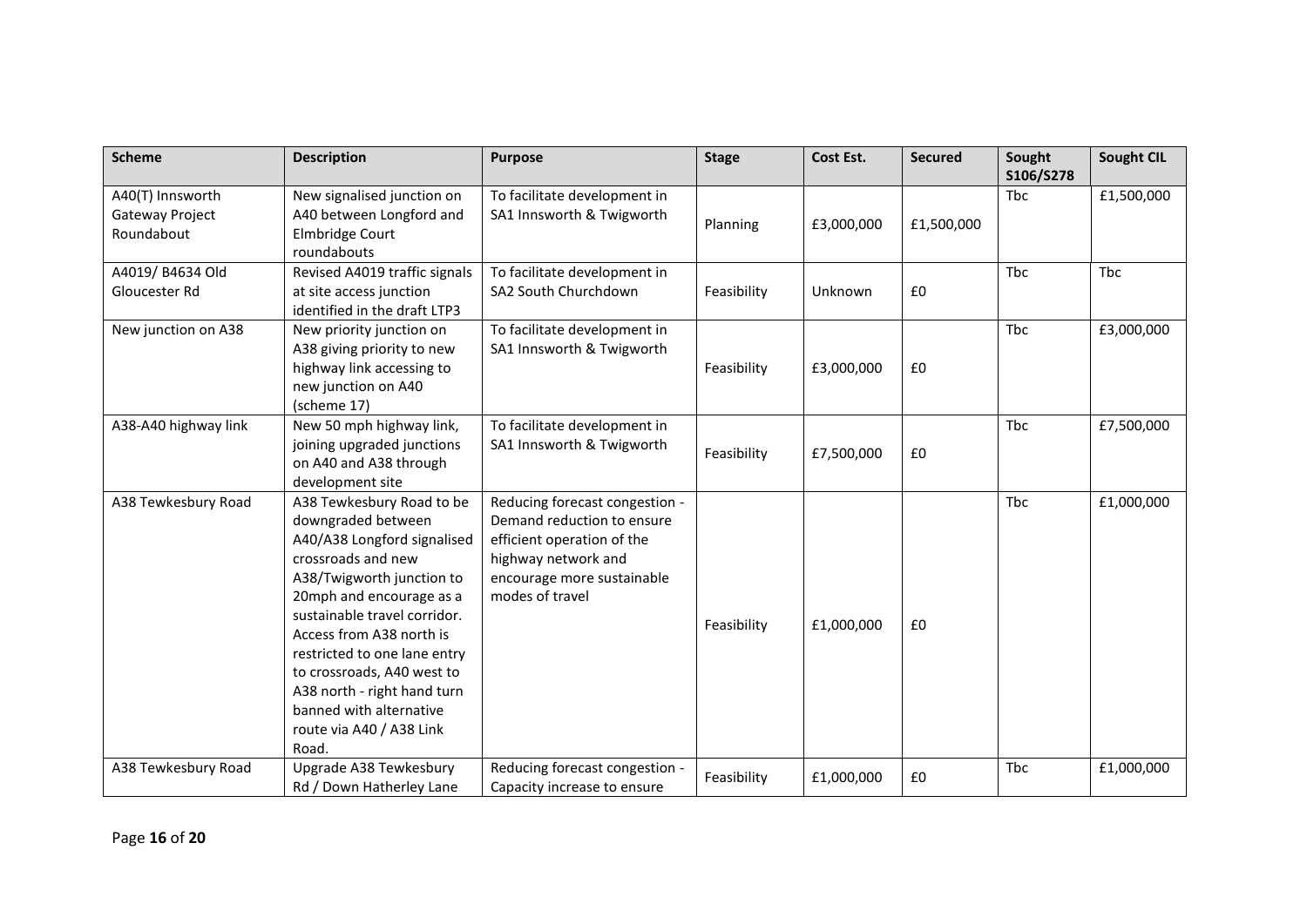|                                        | junction, to include a<br>dedicated right turn from<br>A38 south.                                                                                                               | the efficient operation of the<br>highway network                                                                                                                             |             |             |            |     |             |
|----------------------------------------|---------------------------------------------------------------------------------------------------------------------------------------------------------------------------------|-------------------------------------------------------------------------------------------------------------------------------------------------------------------------------|-------------|-------------|------------|-----|-------------|
| A417 Brockworth Bypass                 | Signalising the westbound<br>and eastbound 'Off-slips'.                                                                                                                         | Reducing forecast congestion -<br>Flow management to ensure<br>the efficient operation of the<br>highway network                                                              | Feasibility | £1,000,000  | £0         | Tbc | £1,000,000  |
| A38 / A4173 St. Barnabas<br>roundabout | Remove roundabout and<br>signalising junction (with<br>removal of Reservoir Rd<br>approach arm) Part-funded<br>by Gfirst LEP                                                    | Reducing forecast congestion -<br>Flow management to ensure<br>the efficient operation of the<br>highway network                                                              | Feasibility | £7,500,000  | £1,000,000 | Tbc | £6,500,000  |
| A430/A417 Castlemeads                  | Upgrade signals to MOVA or<br>SCOOT operation to<br>optimise signal timings                                                                                                     | Reducing forecast congestion -<br>Flow management to ensure<br>the efficient operation of the<br>highway network                                                              | Feasibility | £1,000,000  | £0         | Tbc | £1,000,000  |
| A38 Coombe Hill                        | Optimise signals                                                                                                                                                                | Reducing forecast congestion -<br>Flow management to ensure<br>the efficient operation of the<br>highway network                                                              | Feasibility | £1,000,000  | £0         | Tbc | £1,000,000  |
| New junction west of M5<br>J10         | New 50 mph dual<br>carriageway two-lane link<br>road, providing free-flow<br>access from A4019 / M5J10<br>to West of Cheltenham site<br>only.                                   | To facilitate development in<br>SA7 West Cheltenham                                                                                                                           | Feasibility | £22,500,000 | £0         | Tbc | £22,500,000 |
| West of M5 J10                         | Major/Minor Priority<br>Junction on new 50 mph<br>dual carriageway two-lane<br>link road, with Minor<br>junction arm for West of<br>Cheltenham residential site<br>access only. | To facilitate development in<br>SA7 West Cheltenham and<br>Reducing forecast congestion -<br>Capacity increase to ensure<br>the efficient operation of the<br>highway network | Feasibility | £3,000,000  | £0         | Tbc | £3,000,000  |
| West of M5 J10                         | Change to highway priorities<br>west of M5J10, with a new<br>Major/Minor Priority                                                                                               | Reducing forecast congestion -<br>Flow management to ensure<br>the efficient operation of the                                                                                 | Feasibility | £7,500,000  | £0         | Tbc | £7,500,000  |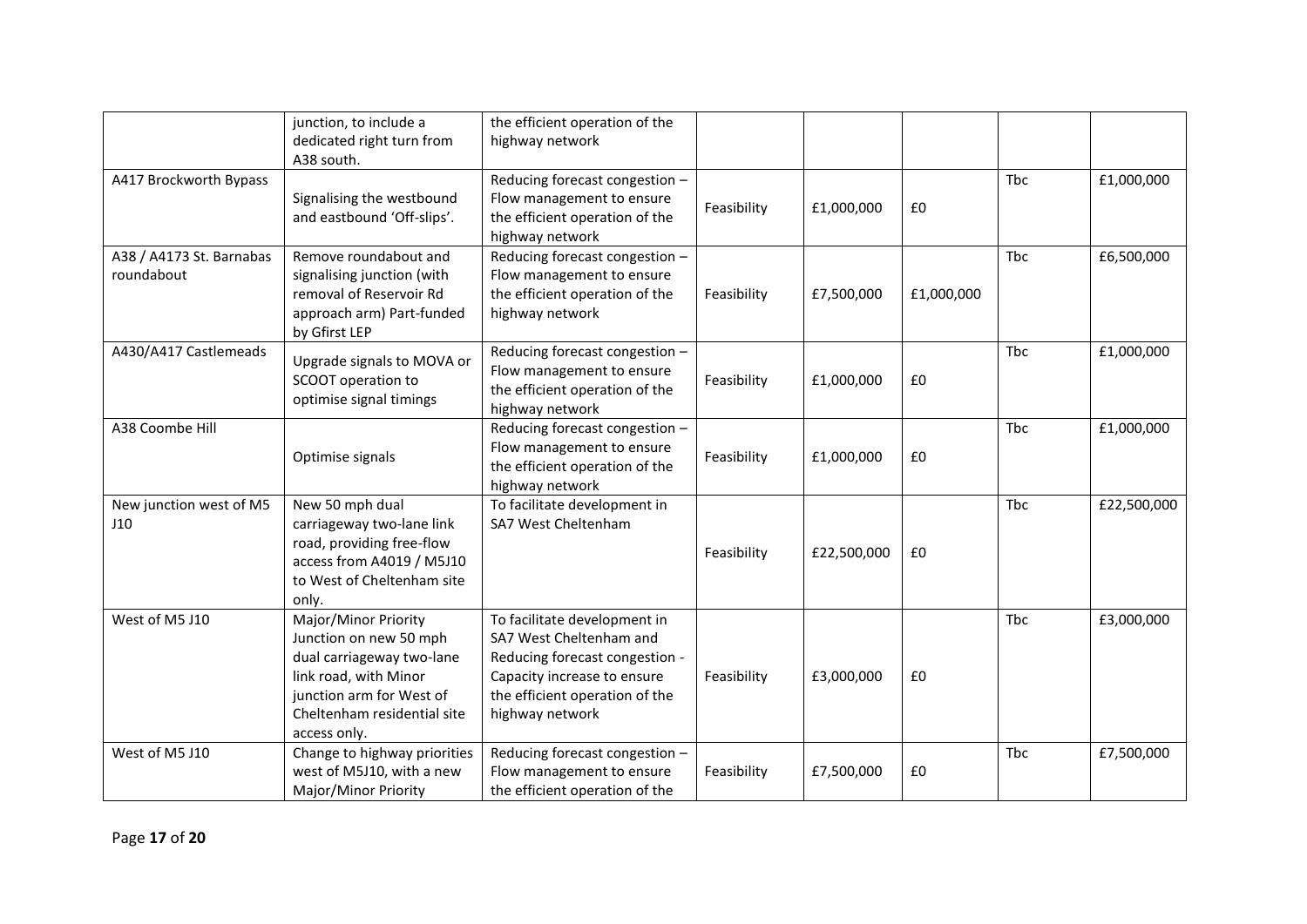|                          | Junction, with A4019 (West)   | highway network                |             |            |    |            |            |
|--------------------------|-------------------------------|--------------------------------|-------------|------------|----|------------|------------|
|                          | as Minor junction arm.        |                                |             |            |    |            |            |
| A4019 / A4013 Kingsditch | A4019 / A4013 Kingsditch      | Reducing forecast congestion - |             |            |    | Tbc        | £3,000,000 |
|                          | (Centrum Park) Roundabout     | Flow management to ensure      |             |            |    |            |            |
|                          | - replacing existing          | the efficient operation of the | Feasibility | £3,000,000 | £0 |            |            |
|                          | roundabout with traffic       | highway network                |             |            |    |            |            |
|                          | signals,                      |                                |             |            |    |            |            |
| West of B4634 Old        | New A4019 traffic signals     | To facilitate development in   |             |            |    | tbc        | £3,000,000 |
| Gloucester Road          | site access junction, west of | Cheltenham Borough Plan HD8    | Feasibility | £3,000,000 | £0 |            |            |
|                          | B4634 Old Gloucester Rd       | Old Gloucester Road            |             |            |    |            |            |
| A4019 / B4634 Gallagher  | Revised A4019 traffic signals | To facilitate development in   |             |            |    | <b>Tbc</b> | £3,000,000 |
| <b>Retail Park</b>       | site access junction at       | <b>JCS SA4 North West</b>      |             |            |    |            |            |
|                          | B4634 Old Gloucester Rd /     | Cheltenham                     | Feasibility | £3,000,000 | £0 |            |            |
|                          | Gallagher Retail Park         |                                |             |            |    |            |            |
| A4019 Tewkesbury Road    | Upgrade signals to SCOOT      | Reducing forecast congestion - |             |            |    | Tbc        | £7,500,000 |
|                          | operation to optimise signal  | Demand reduction to ensure     |             |            |    |            |            |
|                          | timings with bus priority     | efficient operation of the     |             |            |    |            |            |
|                          | along A4019 corridor          | highway network and            |             |            |    |            |            |
|                          | junctions including:          | encourage more sustainable     |             |            |    |            |            |
|                          | B4634 Old Gloucester          | modes of travel                |             |            |    |            |            |
|                          | Rd/A4019 Junction             |                                | Feasibility | £7,500,000 | £0 |            |            |
|                          | Hayden Road/A4019/Manor       |                                |             |            |    |            |            |
|                          | Road Junction                 |                                |             |            |    |            |            |
|                          | A4019 / Elm Street Junction   |                                |             |            |    |            |            |
|                          | B4633 Gloucester Rd /         |                                |             |            |    |            |            |
|                          | A4019 /Townsend Street        |                                |             |            |    |            |            |
| Withybridge Lane         |                               | Reducing forecast congestion - |             |            |    | <b>Tbc</b> | £1,000,000 |
|                          |                               | Flow management to ensure      |             |            |    |            |            |
|                          | Close access onto A4019       | the efficient operation of the | Feasibility | £1,000,000 | £0 |            |            |
|                          |                               | highway network                |             |            |    |            |            |
| A435 / Hyde Lane /       | Signalised Junction -         | Reducing forecast congestion - |             |            |    | Tbc        | £1,000,000 |
| Southam Lane Signalised  | Upgraded to provide           | Capacity increase to ensure    |             |            |    |            |            |
| Junction                 | additional straight-ahead     | the efficient operation of the | Feasibility | £1,000,000 | £0 |            |            |
|                          | lanes on all junction         | highway network                |             |            |    |            |            |
|                          | approaches                    |                                |             |            |    |            |            |
| A435/ Stoke Road and     | Capacity Improvements by      | Reducing forecast congestion - | Feasibility | £1,000,000 | £0 | Tbc        | £1,000,000 |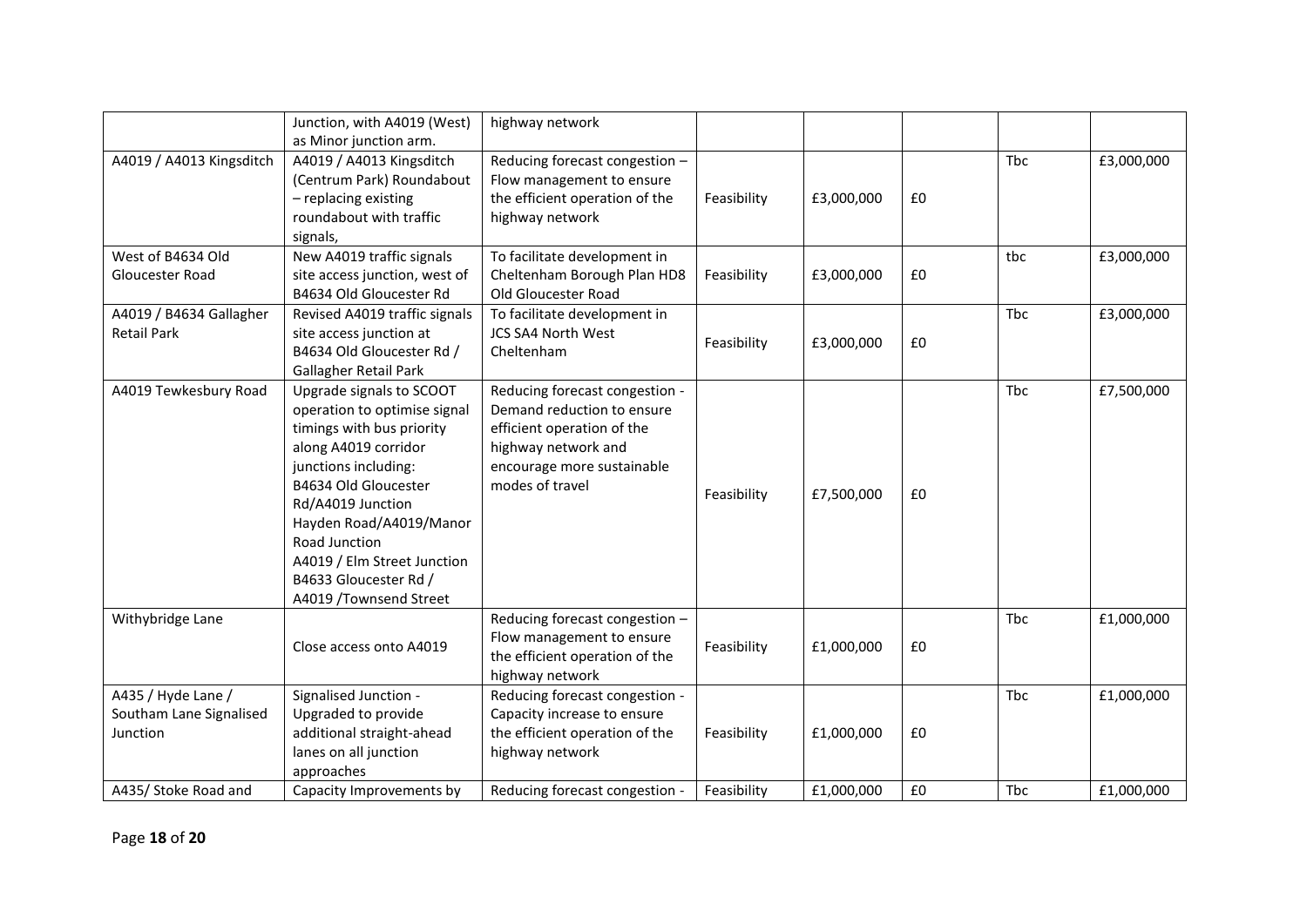| A435 / Finlay Way<br>Roundabouts                      | approach arm widening                                                                                                                                                     | Capacity increase to ensure<br>the efficient operation of the<br>highway network                                                                                                                     |             |             |            |     |             |
|-------------------------------------------------------|---------------------------------------------------------------------------------------------------------------------------------------------------------------------------|------------------------------------------------------------------------------------------------------------------------------------------------------------------------------------------------------|-------------|-------------|------------|-----|-------------|
| A435/GE Aviation<br>Roundabout                        | Capacity Improvements by<br>increasing the number of<br>circulatory lanes to 2, and<br>the A435 south bound exit<br>to two lanes                                          | Reducing forecast congestion -<br>Capacity increase to ensure<br>the efficient operation of the<br>highway network                                                                                   | Feasibility | £3,000,000  | £0         | Tbc | £3,000,000  |
| A435 / Racecourse<br>Roundabout                       | Capacity Improvements by<br>approach arm widening                                                                                                                         | Reducing forecast congestion -<br>Capacity increase to ensure<br>the efficient operation of the<br>highway network                                                                                   | Feasibility | £1,000,000  | £0         | Tbc | £1,000,000  |
| Leckhampton Lane                                      | Upgrade A46 /<br>Leckhampton Lane priority<br>junction, to include a<br>dedicated right turn from<br>A46 south into<br>Leckhampton Lane.                                  | Reducing forecast congestion -<br>Capacity increase to ensure<br>the efficient operation of the<br>highway network                                                                                   | Feasibility | £3,000,000  | £0         | Tbc | £3,000,000  |
| A46 / Moorend Park Road                               | A46 Shurdington Road<br>northbound approach to<br>Moorend Park Road -<br>additional highway space<br>for right turning traffic by<br>providing a longer stacking<br>lane. | Reducing forecast congestion -<br>Capacity increase to ensure<br>the efficient operation of the<br>highway network                                                                                   | Feasibility | £3,000,000  | £0         | Tbc | £3,000,000  |
| London Road / Denmark<br>Road Junction<br>improvement | Project within the<br>Countywide revenue<br>highway project delivery<br>priorities (2015-2031).                                                                           | To facilitate development in<br>Gloucester City Plan including<br>SA03: Former Prospect House,<br>67-69 London Road, SA04:<br>Former Wessex House, Great<br>Western Road and SA08: King's<br>Quarter | Feasibility | £0          | £0         | Tbc | Tbc         |
|                                                       |                                                                                                                                                                           |                                                                                                                                                                                                      |             | £88,500,000 | £2,500,000 | £0  | £86,000,000 |